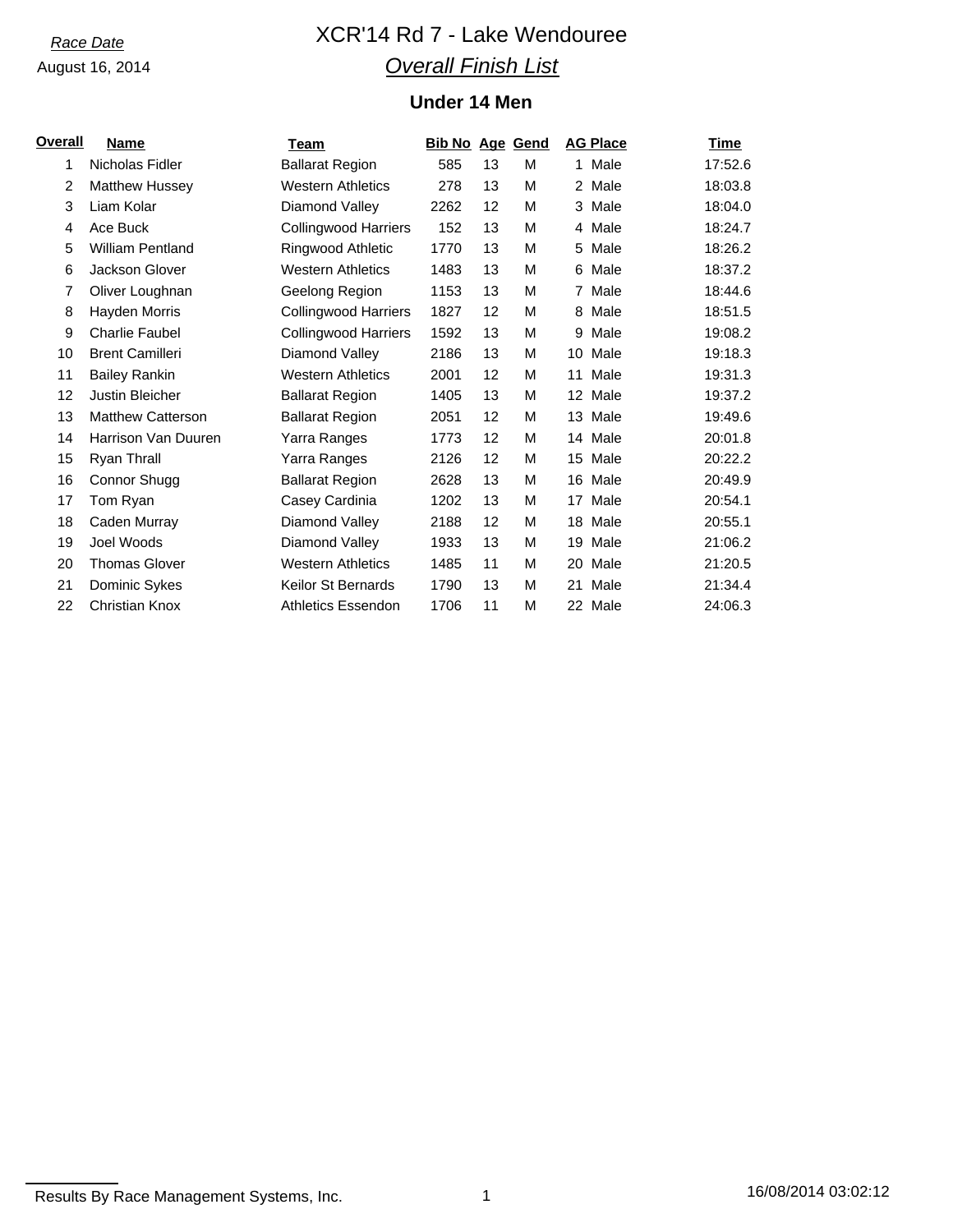# *Race Date* XCR'14 Rd 7 - Lake Wendouree *Overall Finish List*

## **Under 16 Men**

| Overall | Name                           | Team                         | <b>Bib No Age Gend</b> |    |   |    | <b>AG Place</b> | <b>Time</b> |
|---------|--------------------------------|------------------------------|------------------------|----|---|----|-----------------|-------------|
| 1       | Jaryd Clifford                 | Diamond Valley               | 114                    | 15 | M |    | 1 Male          | 16:39.5     |
| 2       | Callen Goldsmith               | Mornington Peninsula         | 1031                   | 15 | м |    | 2 Male          | 16:56.8     |
| 3       | <b>Ryhan Thomas</b>            | <b>Williamstown Athletic</b> | 238                    | 15 | м |    | 3 Male          | 16:57.7     |
| 4       | Sam Williams                   | <b>Ballarat Region</b>       | 259                    | 14 | м |    | 4 Male          | 17:20.1     |
| 5       | Andrew Amor                    | <b>Athletics Essendon</b>    | 1622                   | 14 | М |    | 5 Male          | 17:38.5     |
| 6       | William Ockenden               | <b>Glenhuntly Athletic</b>   | 1822                   | 15 | М | 6  | Male            | 17:42.2     |
| 7       | Christiaan Weitsz              | <b>Western Athletics</b>     | 1063                   | 15 | М |    | 7 Male          | 17:48.4     |
| 8       | Jasper Pickering               | <b>Glenhuntly Athletic</b>   | 252                    | 14 | М | 8  | Male            | 17:52.1     |
| 9       | <b>Thomas Rebesco</b>          | <b>Western Athletics</b>     | 1061                   | 15 | м | 9  | Male            | 17:58.6     |
| 10      | Joshua Huggett                 | <b>Ballarat Region</b>       | 2297                   | 15 | м | 10 | Male            | 18:09.3     |
| 11      | James Laven                    | Yarra Ranges                 | 1313                   | 14 | м | 11 | Male            | 18:09.5     |
| 12      | Kirk Shanahan                  | <b>Western Athletics</b>     | 1512                   | 15 | м |    | 12 Male         | 19:21.6     |
| 13      | <b>Bailey Sharp</b>            | <b>Western Athletics</b>     | 1716                   | 14 | м |    | 13 Male         | 19:28.3     |
| 14      | Alexander Jackson              | <b>Athletics Waverley</b>    | 2520                   | 14 | М |    | 14 Male         | 19:47.7     |
| 15      | <b>Patrick Bradfield Smith</b> | <b>Western Athletics</b>     | 1363                   | 15 | М | 15 | Male            | 19:47.9     |
| 16      | Jonas Wilson                   | Knox Athletic Club           | 1692                   | 15 | М |    | 16 Male         | 19:50.2     |
| 17      | Benjamin McKenzie              | Diamond Valley               | 1948                   | 14 | М | 17 | Male            | 20:18.6     |
| 18      | James Deasy                    | <b>Keilor St Bernards</b>    | 1354                   | 14 | м |    | 18 Male         | 20:52.2     |
| 19      | Hamish Byron                   | Knox Athletic Club           | 1437                   | 14 | м |    | 19 Male         | 21:12.7     |
| 20      | Izaak Long                     | <b>Preston Athletic Club</b> | 2759                   | 14 | м |    | 20 Male         | 21:37.6     |
| 21      | Joshua Hawkes                  | <b>Ballarat Region</b>       | 2089                   | 14 | м | 21 | Male            | 21:37.9     |
| 22      | <b>Connor Thrall</b>           | Yarra Ranges                 | 2125                   | 15 | м |    | 22 Male         | 21:48.1     |
| 23      | Joel McGill                    | Mornington Peninsula         | 1905                   | 14 | М |    | 23 Male         | 23:02.7     |

Results By Race Management Systems, Inc. 2 2 2 16/08/2014 03:02:12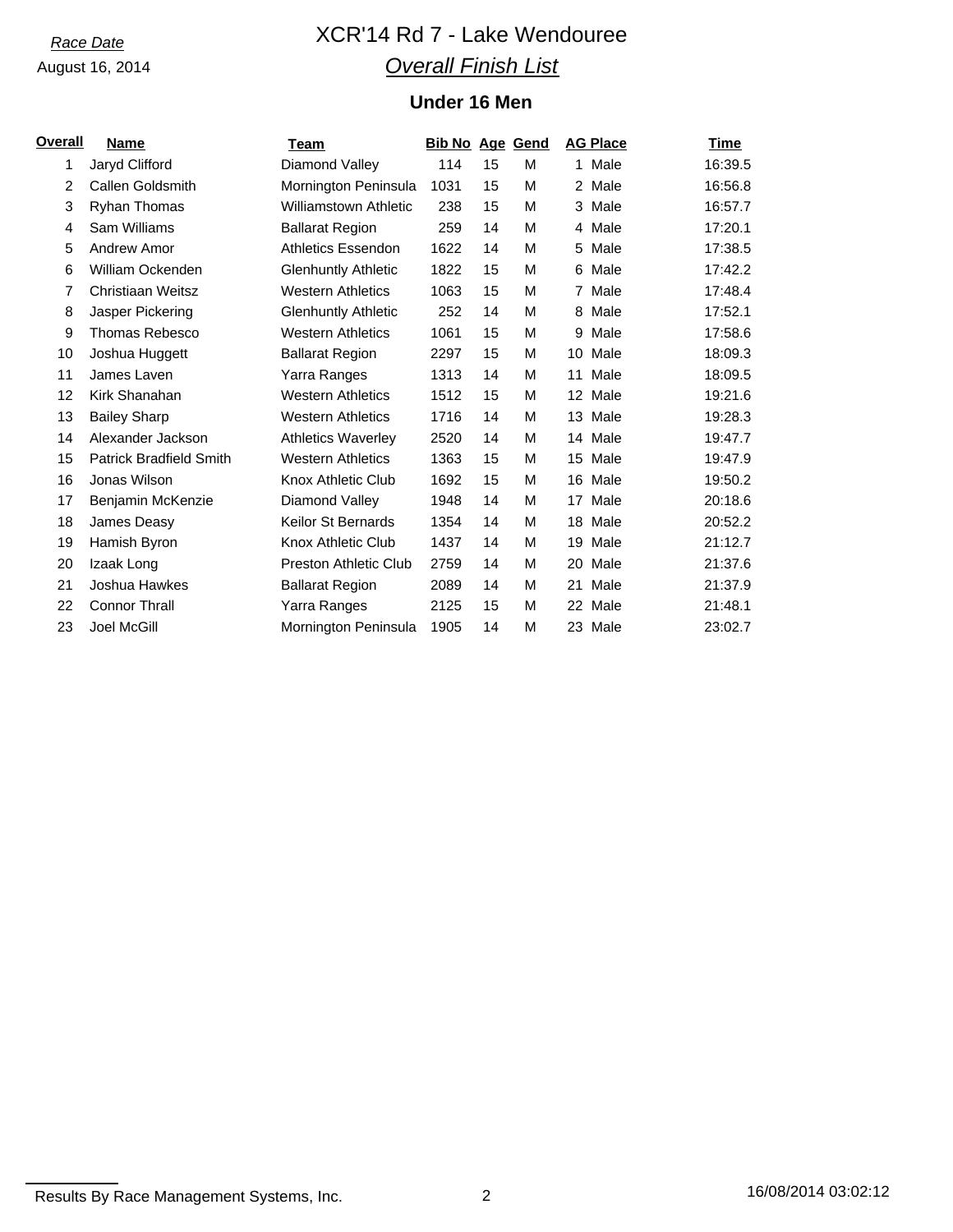# *Race Date* XCR'14 Rd 7 - Lake Wendouree *Overall Finish List*

## **Under 18 Men**

| <b>Overall</b> | <b>Name</b>             | Team                         | <b>Bib No Age Gend</b> |    |   | <b>AG Place</b> | <b>Time</b> |
|----------------|-------------------------|------------------------------|------------------------|----|---|-----------------|-------------|
| 1              | Nathan Percy            | Knox Athletic Club           | 127                    | 17 | M | 1 Male          | 15:48.9     |
| $\overline{c}$ | <b>Troy McGill</b>      | Mornington Peninsula         | 2145                   | 17 | M | 2 Male          | 16:04.5     |
| 3              | David Friend            | Knox Athletic Club           | 1441                   | 17 | M | 3 Male          | 16:06.4     |
| 4              | Cody Shanahan           | <b>Western Athletics</b>     | 1511                   | 16 | M | 4 Male          | 16:08.8     |
| 5              | Samuel Toll             | <b>Glenhuntly Athletic</b>   | 239                    | 16 | M | 5 Male          | 16:12.1     |
| 6              | Lochlan Lyness          | <b>Western Athletics</b>     | 2243                   | 17 | M | Male<br>6       | 16:18.7     |
| $\overline{7}$ | Daniel Dunstone         | <b>Western Athletics</b>     | 1105                   | 17 | M | 7 Male          | 16:21.5     |
| 8              | Eddie Wilson            | Knox Athletic Club           | 1591                   | 17 | M | 8 Male          | 16:26.9     |
| 9              | Jacques Verstraten      | Geelong Region               | 1586                   | 16 | M | Male<br>9       | 16:35.2     |
| 10             | <b>Matthew Newton</b>   | <b>Collingwood Harriers</b>  | 1954                   | 17 | M | Male<br>10      | 16:46.6     |
| 11             | Nicholas Thomas         | <b>Athletics Waverley</b>    | 1365                   | 17 | M | 11<br>Male      | 16:47.7     |
| 12             | Liam Cashin             | <b>Western Athletics</b>     | 1054                   | 17 | M | 12 Male         | 16:49.7     |
| 13             | Jake Anderson           | Diamond Valley               | 2341                   | 17 | M | 13 Male         | 16:58.5     |
| 14             | Matthew Schaumberg      | <b>Western Athletics</b>     | 1187                   | 16 | M | 14 Male         | 17:02.3     |
| 15             | <b>Jesse Frost</b>      | <b>Collingwood Harriers</b>  | 1249                   | 17 | M | 15<br>Male      | 17:13.8     |
| 16             | James Wrout             | <b>Athletics Essendon</b>    | 1795                   | 17 | M | 16 Male         | 17:16.1     |
| 17             | Jack Hockley Samon      | Geelong Region               | 1110                   | 17 | M | 17 Male         | 17:18.8     |
| 18             | Jarrod Woods            | Diamond Valley               | 1932                   | 16 | M | 18 Male         | 17:23.4     |
| 19             | Peter Dutton            | <b>Frankston Athletic</b>    | 1935                   | 17 | M | 19<br>Male      | 17:25.7     |
| 20             | Tom Hall                | <b>Collingwood Harriers</b>  | 1231                   | 16 | M | Male<br>20      | 17:26.6     |
| 21             | <b>Patrick Matthews</b> | Keilor St Bernards           | 1697                   | 16 | M | Male<br>21      | 17:29.0     |
| 22             | Malachi Downie          | <b>Athletics Essendon</b>    | 1466                   | 16 | M | 22 Male         | 17:34.7     |
| 23             | Damian Hughes           | Keilor St Bernards           | 1974                   | 16 | M | 23 Male         | 17:35.9     |
| 24             | Nicholas Benca          | <b>Athletics Essendon</b>    | 2154                   | 16 | M | 24 Male         | 17:44.9     |
| 25             | Alexander Evans         | Bendigo Region               | 8015                   | 17 | M | 25 Male         | 17:49.1     |
| 26             | Jeremy Fraser           | Mornington Peninsula         | 1904                   | 16 | M | 26 Male         | 17:56.7     |
| 27             | Lachlan Barber          | Geelong Region               | 564                    | 17 | M | 27 Male         | 18:08.6     |
| 28             | Declan Murphy           | <b>Glenhuntly Athletic</b>   | 1376                   | 17 | M | 28 Male         | 18:09.1     |
| 29             | Alexander Sykes         | Keilor St Bernards           | 1789                   | 16 | M | 29 Male         | 18:12.3     |
| 30             | Jai Keighery            | Keilor St Bernards           | 1623                   | 16 | M | 30 Male         | 18:29.5     |
| 31             | Shea Wellington         | Keilor St Bernards           | 1229                   | 17 | M | Male<br>31      | 18:30.3     |
| 32             | <b>Amanuiel Taddese</b> | <b>Williamstown Athletic</b> | 1870                   | 16 | M | 32 Male         | 18:43.2     |
| 33             | Joel Duffy              | <b>Ballarat Region</b>       | 561                    | 16 | M | 33 Male         | 18:52.1     |
| 34             | Josh Logan              | Diamond Valley               | 3170                   | 16 | M | 34 Male         | 19:09.8     |
| 35             | Tom Bagiotas            | Knox Athletic Club           | 2779                   | 16 | M | 35 Male         | 19:39.2     |
| 36             | <b>Matthew Heislers</b> | Bendigo Region               | 2678                   | 16 | M | 36 Male         | 19:47.7     |
| 37             | <b>Oliver Dalton</b>    | <b>Western Athletics</b>     | 2343                   | 16 | М | 37 Male         | 20:29.4     |
| 38             | <b>Drew Roberts</b>     | <b>Collingwood Harriers</b>  | 1962                   | 17 | M | 38 Male         | 20:59.3     |
| 39             | Gareth Ward             | <b>Richmond Harriers</b>     | 1085                   | 16 | M | 39 Male         | 23:30.8     |
| 40             | <b>Samuel Peters</b>    | South Coast Athletics        | 2304                   | 16 | M | 40 Male         | 24:49.2     |
| 41             | Jake Holstein           | Keilor St Bernards           | 1805                   | 16 | M | 41 Male         | 27:39.4     |

Results By Race Management Systems, Inc. 3 16/08/2014 03:02:13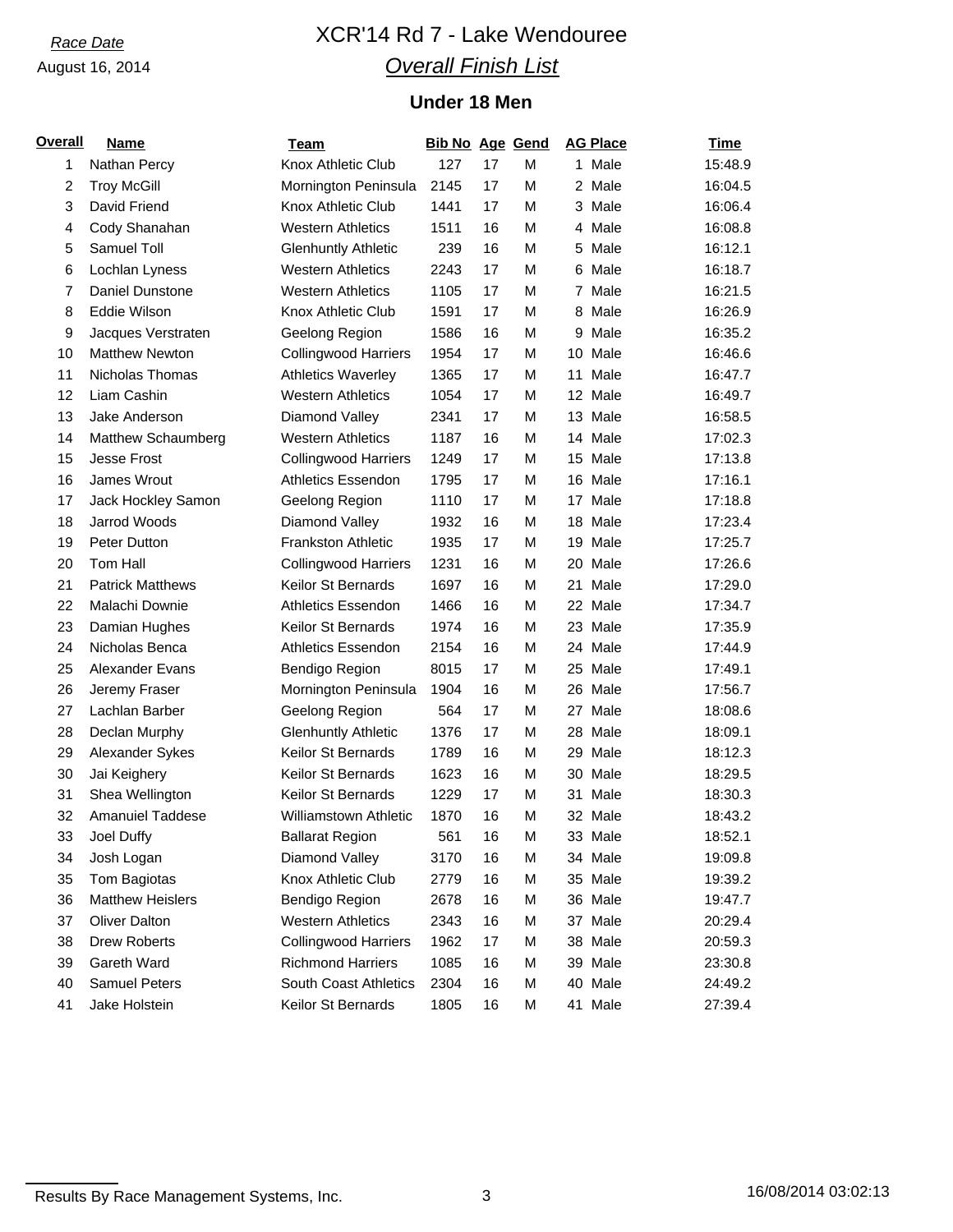# *Race Date* XCR'14 Rd 7 - Lake Wendouree *Overall Finish List*

## **Under 20 Men**

| Overall | <b>Name</b>        | Team                     | <b>Bib No Age Gend</b> |    |   | <b>AG Place</b> | Time    |
|---------|--------------------|--------------------------|------------------------|----|---|-----------------|---------|
| 1       | Jack Rayner        | <b>Western Athletics</b> | 165                    | 19 | M | 1 Male          | 15:33.8 |
| 2       | <b>Reilly Shaw</b> | Geelong Region           | 1455                   | 19 | M | 2 Male          | 15:46.4 |
| 3       | James O'Connell    | Box Hill Athletic Club   | 2287                   | 19 | м | 3 Male          | 16:14.6 |
| 4       | Tim Logan          | Diamond Valley           | 2161                   | 18 | М | 4 Male          | 16:16.9 |
| 5       | Alan Vernal        | Athletics Nunawading     | 1524                   | 18 | M | 5 Male          | 17:01.0 |
| 6       | Jacob Barnes       | Collingwood Harriers     | 1943                   | 18 | M | 6 Male          | 18:34.9 |
|         | Heath McLennan     | <b>Ballarat Region</b>   | 2135                   | 18 | М | 7 Male          | 21:37.7 |
| 8       | Jacob Willowhite   | <b>Ballarat Region</b>   | 2375                   | 18 | М | 8 Male          | 23:13.9 |
| 9       | Aidan Keranen      | Williamstown Athletic    | 1984                   | 19 | M | 9 Male          | 23:45.7 |
| 10      | Justin Mclaren     | Athletics Essendon       | 1209                   | 19 | М | 10 Male         | 24:02.4 |

Results By Race Management Systems, Inc. 4 16/08/2014 03:02:13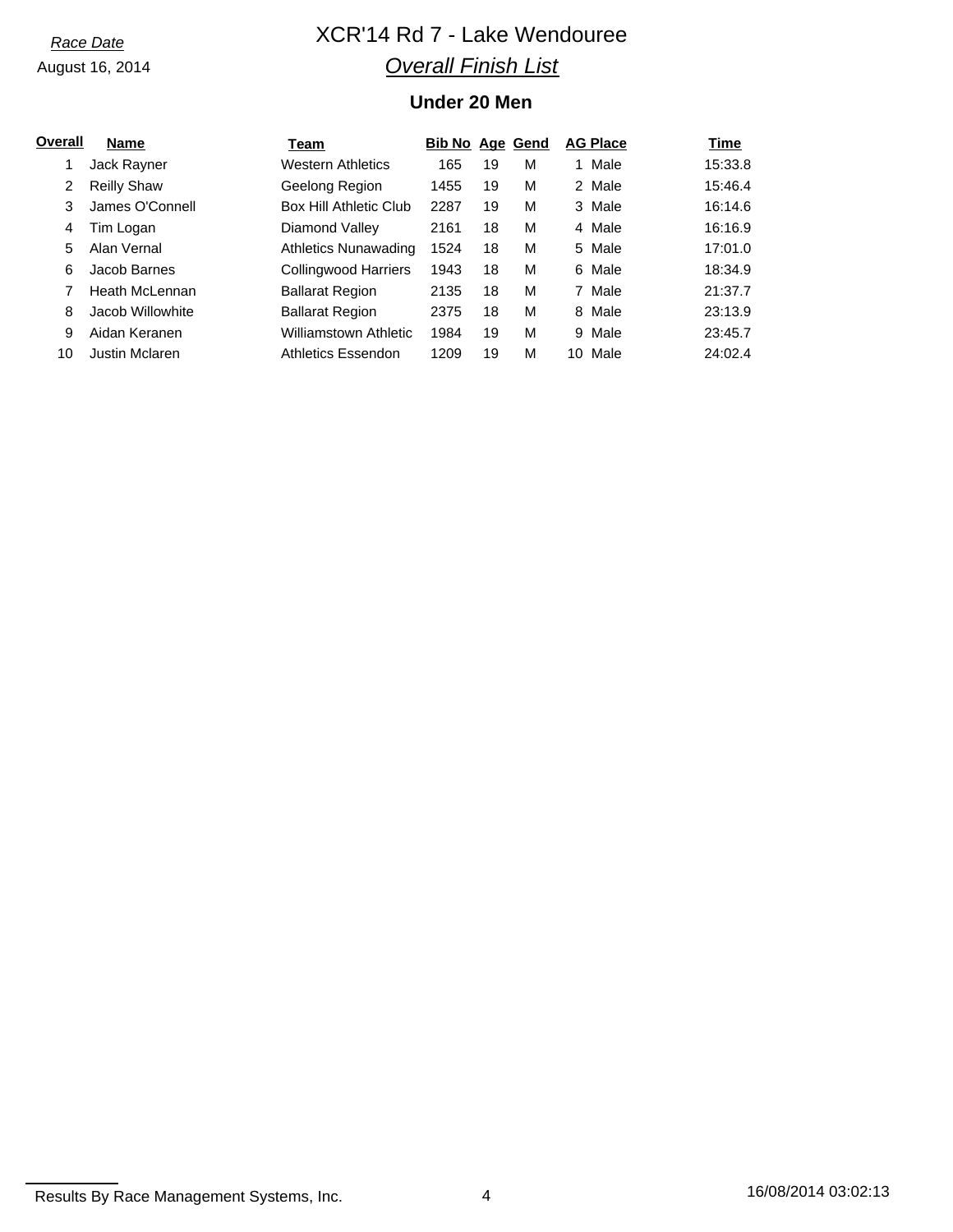# *Race Date* XCR'14 Rd 7 - Lake Wendouree *Overall Finish List*

## **Under 14 Women**

| Overall | <b>Name</b>              | Team                        | <b>Bib No Age Gend</b> |    |   | <b>AG Place</b> | Time    |
|---------|--------------------------|-----------------------------|------------------------|----|---|-----------------|---------|
|         | Lily Peacock             | Yarra Ranges                | 1772                   | 13 | F | 1 Female        | 18:31.3 |
| 2       | Lucy Leutchford          | <b>Collingwood Harriers</b> | 1402                   | 12 | F | 2 Female        | 19:46.0 |
| 3       | Ruby Dixon               | Yarra Ranges                | 1785                   | 12 | F | 3 Female        | 19:55.9 |
| 4       | <b>Brooke Mullins</b>    | Yarra Ranges                | 2350                   | 13 | F | 4 Female        | 20:05.9 |
| 5       | Amy Canavan              | <b>Ballarat Region</b>      | 1882                   | 12 | F | 5 Female        | 20:15.1 |
| 6       | Alyssa Waugh             | <b>Wellington Athletic</b>  | 589                    | 13 | F | 6 Female        | 20:51.0 |
|         | Sophie McMinimee         | <b>Western Athletics</b>    | 283                    | 13 | F | 7 Female        | 21:50.8 |
| 8       | <b>Rhiannon Matthews</b> | Keilor St Bernards          | 1698                   | 13 | F | 8 Female        | 23:15.0 |
| 9       | <b>Ruby Caldow</b>       | <b>Ballarat Region</b>      | 1851                   | 13 | F | 9 Female        | 23:36.7 |
| 10      | Mia Fuller               | Geelong Region              | 2211                   | 10 | F | 10 Female       | 26:14.2 |
| 11      | Lee Taylor               | Yarra Ranges                | 2207                   | 13 | F | 11 Female       | 27:07.5 |

Results By Race Management Systems, Inc. 6 16/08/2014 03:02:13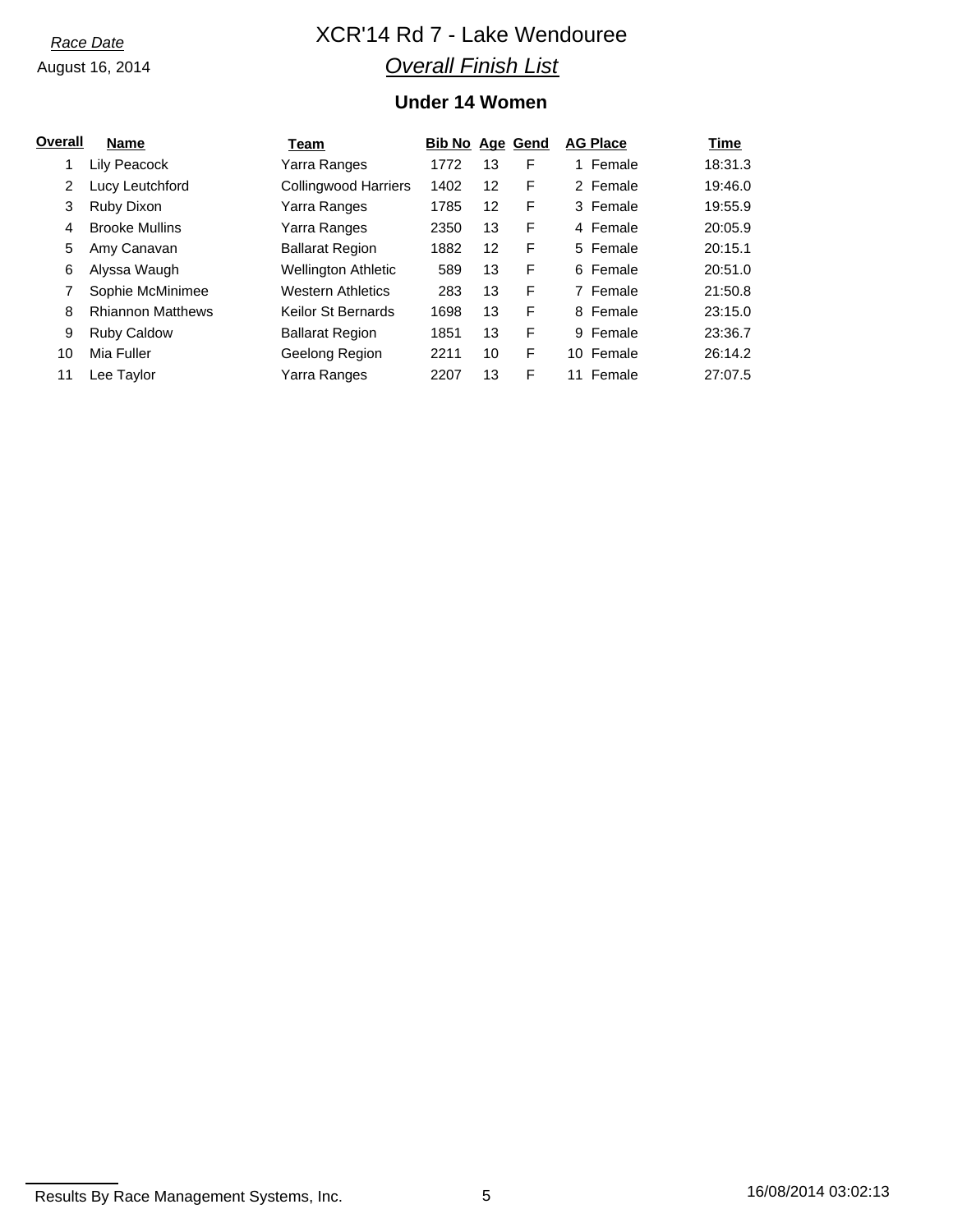# *Race Date* XCR'14 Rd 7 - Lake Wendouree *Overall Finish List*

## **Under 16 Women**

| <u>Overall</u> | Name                      | Team                         | <b>Bib No Age Gend</b> |    |   | <b>AG Place</b> | Time    |
|----------------|---------------------------|------------------------------|------------------------|----|---|-----------------|---------|
| 1              | Amelia Mazza-Downie       | <b>Coburg Harriers</b>       | 221                    | 15 | F | 1 Female        | 17:12.2 |
| 2              | <b>Maddison Caulfield</b> | <b>Athletics Essendon</b>    | 143                    | 15 | F | 2 Female        | 18:27.0 |
| 3              | Heidi Demeo               | Geelong Region               | 150                    | 14 | F | 3 Female        | 18:49.3 |
| 4              | Shania Murray             | Diamond Valley               | 2189                   | 15 | F | 4 Female        | 19:23.3 |
| 5              | Georgia Quick             | Geelong Region               | 249                    | 14 | F | 5 Female        | 19:26.7 |
| 6              | Meaghan Gaunt             | <b>Collingwood Harriers</b>  | 1294                   | 15 | F | 6 Female        | 19:30.2 |
| 7              | <b>Emma Files</b>         | Athletics Essendon           | 2428                   | 14 | F | 7 Female        | 19:46.0 |
| 8              | Lily Thompson             | Yarra Ranges                 | 2958                   | 14 | F | 8 Female        | 20:24.1 |
| 9              | Eliza Clarke              | Diamond Valley               | 149                    | 14 | F | 9 Female        | 20:31.7 |
| 10             | Tahlee VanRoosmalen       | <b>Ballarat Region</b>       | 2205                   | 14 | F | 10 Female       | 20:37.7 |
| 11             | <b>Audrey Harrold</b>     | Athletics Essendon           | 2155                   | 14 | F | 11 Female       | 20:50.7 |
| 12             | Alyssa Bearzi             | <b>Williamstown Athletic</b> | 1597                   | 14 | F | 12 Female       | 21:15.1 |
| 13             | <b>Emily Mizis</b>        | <b>Athletics Essendon</b>    | 1656                   | 14 | F | 13 Female       | 21:43.2 |
| 14             | Emma Newton               | <b>Collingwood Harriers</b>  | 1953                   | 14 | F | 14 Female       | 23:09.9 |
| 15             | Kate Abfalter             | <b>Keilor St Bernards</b>    | 1392                   | 15 | F | 15 Female       | 23:15.1 |
| 16             | <b>Emily Noonan</b>       | <b>Collingwood Harriers</b>  | 1829                   | 14 | F | 16 Female       | 24:28.8 |
| 17             | Rickeylee Brown           | <b>Richmond Harriers</b>     | 2199                   | 14 | F | 17 Female       | 25:05.6 |
| 18             | Elaine Irons              | <b>Keilor St Bernards</b>    | 2940                   | 14 | F | 18 Female       | 25:36.6 |
| 19             | Marissa Donoghue          | Diamond Valley               | 2266                   | 14 | F | 19 Female       | 26:35.5 |
| 20             | Courtney Holstein         | <b>Keilor St Bernards</b>    | 1804                   | 15 | F | 20 Female       | 37:42.0 |

Results By Race Management Systems, Inc. 6 16/08/2014 03:02:13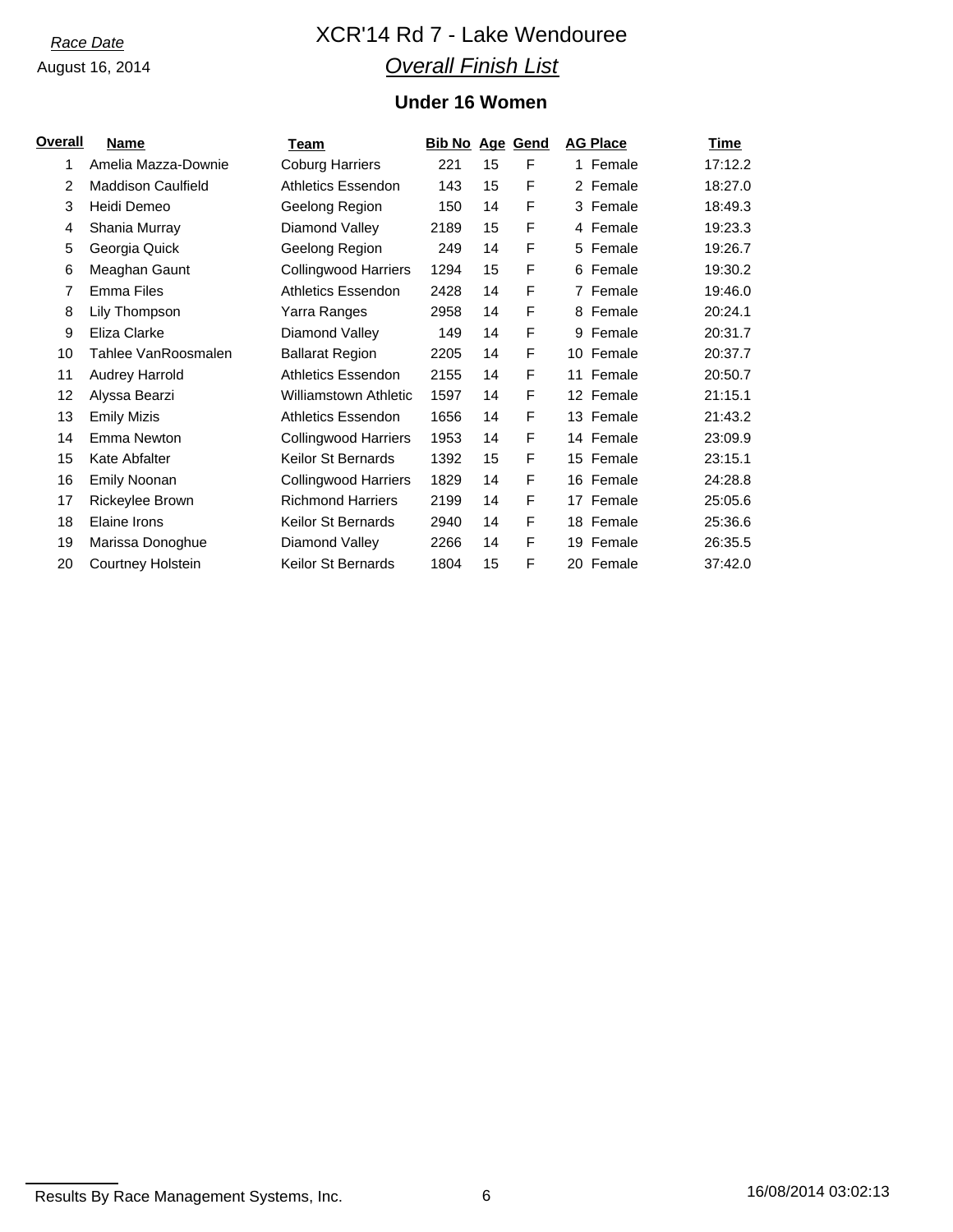# *Race Date* XCR'14 Rd 7 - Lake Wendouree *Overall Finish List*

## **Under 18 Women**

| Overall | <b>Name</b>           | Team                          | <b>Bib No Age Gend</b> |    |   | <b>AG Place</b> | Time    |
|---------|-----------------------|-------------------------------|------------------------|----|---|-----------------|---------|
| 1       | Corrin Demeo          | Geelong Region                | 110                    | 16 | F | 1 Female        | 17:53.1 |
| 2       | Olivia Gallagher      | Athletics Essendon            | 194                    | 17 | F | 2 Female        | 18:27.0 |
| 3       | Hayley Stanford       | Invitational                  | 8018                   | 16 | F | 3 Female        | 19:30.1 |
| 4       | Dana Dekkers          | <b>Glenhuntly Athletic</b>    | 1989                   | 17 | F | 4 Female        | 21:00.2 |
| 5       | Olivia Twining        | Yarra Ranges                  | 2405                   | 16 | F | 5 Female        | 21:13.9 |
| 6       | Bianca Rebesco        | <b>Western Athletics</b>      | 1058                   | 17 | F | 6 Female        | 21:19.9 |
| 7       | Hannah Veljanovska    | <b>Athletics Essendon</b>     | 2656                   | 17 | F | 7 Female        | 21:32.1 |
| 8       | Kaitlin Barr          | <b>Glenhuntly Athletic</b>    | 1136                   | 16 | F | 8 Female        | 21:49.3 |
| 9       | Alyssa Britnell       | <b>Ballarat Region</b>        | 554                    | 17 | F | Female<br>9     | 21:53.8 |
| 10      | Tiana Broadway        | Casey Cardinia                | 219                    | 16 | F | 10 Female       | 21:58.2 |
| 11      | Jessica McFarlane     | Knox Athletic Club            | 1529                   | 17 | F | 11 Female       | 22:13.9 |
| 12      | Ella Catterson        | <b>Ballarat Region</b>        | 2011                   | 17 | F | 12 Female       | 22:42.2 |
| 13      | Amy Veenendaal        | Yarra Ranges                  | 2046                   | 16 | F | 13 Female       | 23:57.0 |
| 14      | Zoe Schwerkolt        | <b>Box Hill Athletic Club</b> | 1877                   | 16 | F | 14 Female       | 24:08.2 |
| 15      | Romany Seemann        | Knox Athletic Club            | 1995                   | 16 | F | 15 Female       | 25:19.0 |
| 16      | Jessica Clark         | <b>Glenhuntly Athletic</b>    | 2791                   | 16 | F | 16 Female       | 25:43.2 |
| 17      | Shona Branson         | Yarra Ranges                  | 1291                   | 16 | F | 17 Female       | 25:52.5 |
| 18      | Kara Ashton- Fox      | <b>Athletics Nunawading</b>   | 1784                   | 16 | F | 18 Female       | 25:54.6 |
| 19      | <b>Monique Harris</b> | <b>Western Athletics</b>      | 2478                   | 17 | F | 19 Female       | 26:36.0 |
| 20      | Natasha Ockenden      | <b>Glenhuntly Athletic</b>    | 1824                   | 17 | F | 20 Female       | 27:02.2 |
| 21      | Alana Leonard         | <b>Western Athletics</b>      | 1360                   | 16 | F | 21 Female       | 27:55.0 |
| 22      | Kirsten Walburg       | Doncaster Athletic            | 1897                   | 16 | F | 22 Female       | 29:07.3 |

Results By Race Management Systems, Inc. 7 16/08/2014 03:02:13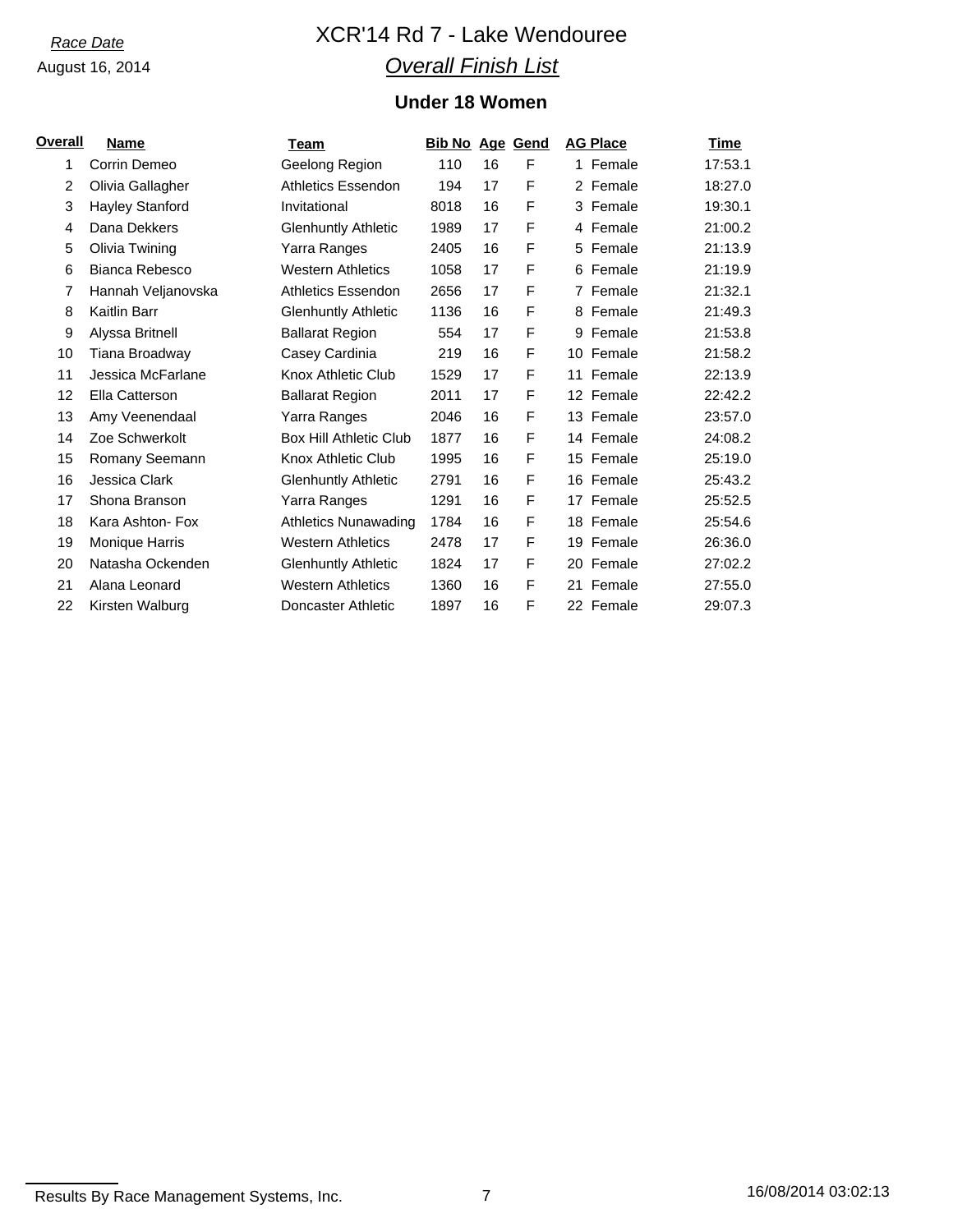# *Race Date* XCR'14 Rd 7 - Lake Wendouree *Overall Finish List*

## **Under 20 Women**

| Overall | <b>Name</b>              | Team                       | <b>Bib No Age Gend</b> |    |   | <b>AG Place</b> | Time    |
|---------|--------------------------|----------------------------|------------------------|----|---|-----------------|---------|
|         | Molly Tilbrook           | Box Hill Athletic Club     | 1594                   | 19 | F | 1 Female        | 18:22.6 |
| 2       | Rochelle Kennedy         | <b>Western Athletics</b>   | 3082                   | 19 | F | 2 Female        | 18:57.0 |
| 3       | <b>Claire Hodgart</b>    | <b>Western Athletics</b>   | 162                    | 18 | F | 3 Female        | 19:06.1 |
| 4       | Natalya Hall-Dekleva     | <b>Ballarat Region</b>     | 584                    | 15 | F | 4 Female        | 19:47.2 |
| 5       | Anna Macdonald           | Knox Athletic Club         | 2220                   | 18 | F | 5 Female        | 20:08.1 |
| 6       | Louise Wood              | <b>Ballarat Region</b>     | 550                    | 19 | F | 6 Female        | 20:25.6 |
|         | Anne Wallace             | <b>Glenhuntly Athletic</b> | 1577                   | 19 | F | 7 Female        | 21:03.1 |
| 8       | Lily Bigley              | Williamstown Athletic      | 1860                   | 18 | F | 8 Female        | 21:48.7 |
| 9       | <b>Brigette Mercaldi</b> | Williamstown Athletic      | 2570                   | 18 | F | Female<br>9     | 21:53.4 |
| 10      | Amelia Savige            | Box Hill Athletic Club     | 2168                   | 19 | F | 10 Female       | 22:18.7 |
| 11      | <b>Hayley Burke</b>      | <b>Western Athletics</b>   | 1885                   | 18 | F | Female<br>11    | 23:52.3 |

Results By Race Management Systems, Inc. 28 16/08/2014 03:02:14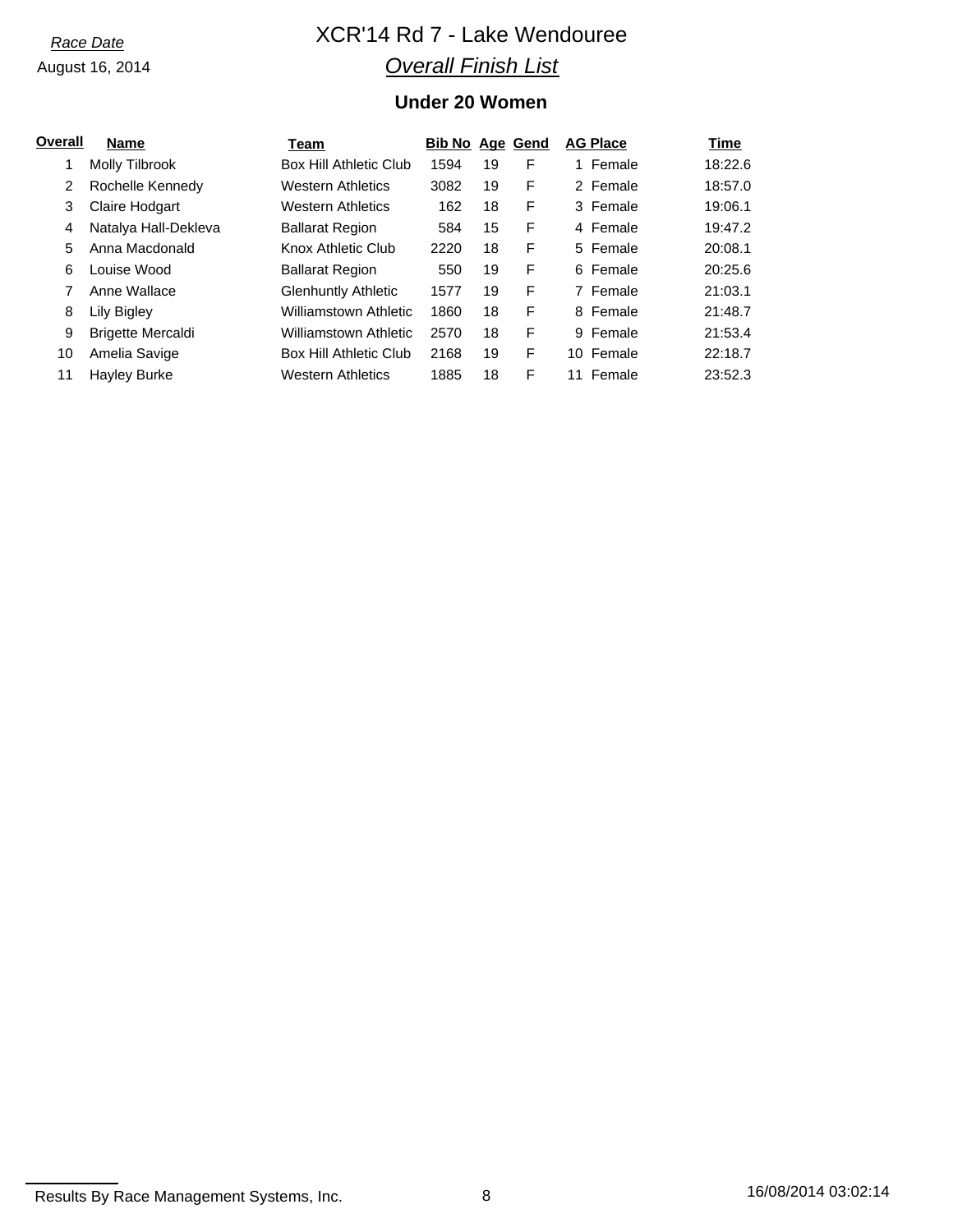# *Race Date* XCR'14 Rd 7 - Lake Wendouree *Overall Finish List*

## **Open Men**

| <b>Overall</b> | <b>Name</b>            | <b>Team</b>                   | <b>Bib No</b> | Gend | <b>AG Place</b>              | <b>Time</b> | <b>Penalty</b> |
|----------------|------------------------|-------------------------------|---------------|------|------------------------------|-------------|----------------|
| 1              | Duer Yoa               | <b>Ballarat Region</b>        | 49            | M    | $10-39$                      | 46:52.5     |                |
| 2              | Mark Kirwan            | <b>Melbourne University</b>   | 1820          | M    | $20 - 39$                    | 47:14.8     |                |
| 3              | <b>Brady Threlfall</b> | Geelong Region                | 306           | M    | $0 - 39$<br>3                | 47:18.3     |                |
| 4              | Dane Verwey            | <b>Frankston Athletic</b>     | 1733          | M    | $0 - 39$<br>4                | 47:24.9     |                |
| 5              | Rhys Jones             | <b>Box Hill Athletic Club</b> | 3166          | M    | 5<br>$0 - 39$                | 47:45.4     |                |
| 6              | Josh Harris            | <b>Frankston Athletic</b>     | 1243          | M    | $0 - 39$<br>6                | 47:48.8     |                |
| 7              | Martin Mashford        | <b>Melbourne University</b>   | 1936          | M    | $0 - 39$<br>$\overline{7}$   | 47:50.6     |                |
| 8              | Julian Spence          | Geelong Region                | 1284          | M    | 8<br>$0 - 39$                | 48:06.7     |                |
| 9              | Simon Hurt             | <b>APS United</b>             | 2674          | M    | $0 - 39$<br>9                | 48:14.5     |                |
| 10             | <b>Michael Dowel</b>   | <b>Box Hill Athletic Club</b> | 1504          | M    | $0 - 39$<br>10               | 48:39.2     |                |
| 11             | Nicholas Earl          | <b>Melbourne University</b>   | 2025          | М    | $0 - 39$<br>11               | 48:59.6     |                |
| 12             | Joshua Papanikolaou    | <b>Glenhuntly Athletic</b>    | 3089          | M    | $0 - 39$<br>12 <sup>2</sup>  | 49:05.6     |                |
| 13             | Nicholas Van Raaphorst | <b>Ballarat Region</b>        | 320           | M    | $0 - 39$<br>13               | 49:07.8     |                |
| 14             | Sam Crowther           | Knox Athletic Club            | 2094          | M    | 14 0-39                      | 49:14.3     |                |
| 15             | Craig Semple           | <b>Glenhuntly Athletic</b>    | 455           | M    | 40-44<br>1.                  | 49:26.4     |                |
| 16             | John Dutton            | <b>Frankston Athletic</b>     | 2474          | M    | $0 - 39$<br>15               | 49:37.1     |                |
| 17             | <b>Rhydian Cowley</b>  | <b>Glenhuntly Athletic</b>    | 13            | M    | 16<br>$0 - 39$               | 50:00.1     |                |
| 18             | Nathan Hartigan        | <b>Ballarat Region</b>        | 318           | M    | $0 - 39$<br>17 <sup>17</sup> | 50:08.9     |                |
| 19             | David Paroissien       | <b>Melbourne University</b>   | 1610          | М    | $0 - 39$<br>18               | 50:12.7     |                |
| 20             | Jai Edmonds            | <b>Collingwood Harriers</b>   | 1963          | M    | $0 - 39$<br>19               | 50:27.9     |                |
| 21             | Adrian Mclean          | <b>Athletics Nunawading</b>   | 1495          | М    | $0 - 39$<br>20               | 50:37.3     |                |
| 22             | Liam Delany            | <b>Collingwood Harriers</b>   | 1130          | M    | $0 - 39$<br>21               | 50:43.2     |                |
| 23             | Joji Mori              | <b>Richmond Harriers</b>      | 1740          | М    | $0 - 39$<br>22               | 50:46.3     |                |
| 24             | <b>Klarie McIntyre</b> | <b>Box Hill Athletic Club</b> | 2164          | M    | $0 - 39$<br>23               | 50:49.5     |                |
| 25             | Jordan Nelson          | Knox Athletic Club            | 3096          | M    | $0 - 39$<br>24               | 50:51.8     |                |
| 26             | Chris Beechey          | <b>Ballarat Region</b>        | 2931          | M    | 25<br>$0 - 39$               | 50:52.3     |                |
| 27             | <b>Grant Morgan</b>    | Diamond Valley                | 1823          | М    | $0 - 39$<br>26               | 50:57.1     |                |
| 28             | lan Lawford            | <b>Melbourne University</b>   | 3137          | M    | $0 - 39$<br>27               | 50:59.4     |                |
| 29             | <b>Steven Williams</b> | <b>Athletics Waverley</b>     | 2131          | M    | 2 40-44                      | 51:08.4     |                |
| 30             | <b>Clement Scott</b>   | South Melbourne               | 1722          | M    | $0 - 39$<br>28               | 51:14.2     |                |
| 31             | Daniel Hutchinson      | Geelong Region                | 1205          | M    | 29<br>$0 - 39$               | 51:20.6     |                |
| 32             | Sam Dipnall            | <b>Box Hill Athletic Club</b> | 1133          | М    | $0 - 39$<br>30               | 51:31.0     |                |
| 33             | Magnus Michelsson      | <b>Collingwood Harriers</b>   | 467           | M    | 1 45-49                      | 51:35.3     |                |
| 34             | Lachlan Aspinall       | <b>St Stephens Harriers</b>   | 1986          | M    | $0 - 39$<br>31               | 51:36.9     |                |
| 35             | <b>Matthew Russ</b>    | Knox Athletic Club            | 2270          | M    | $0 - 39$<br>32               | 51:45.6     |                |
| 36             | Scott Vance            | <b>Frankston Athletic</b>     | 2823          | М    | $0 - 39$<br>33               | 51:51.9     |                |
| 37             | Douglas Hamerlok       | <b>Frankston Athletic</b>     | 2840          | М    | $0 - 39$<br>34               | 51:52.0     |                |
| 38             | Tom Vernon             | <b>Athletics Essendon</b>     | 1879          | M    | $0 - 39$<br>35               | 52:10.2     |                |
| 39             | Stephen Kelly          | <b>Box Hill Athletic Club</b> | 21            | M    | $0 - 39$<br>36               | 52:16.0     |                |
| 40             | Daniel Balassone       | Box Hill Athletic Club        | 1634          | М    | $0 - 39$<br>37               | 52:21.8     |                |
| 41             | Welday Mebrahtu        | Box Hill Athletic Club        | 1802          | М    | $0 - 39$<br>38               | 52:24.9     |                |
| 42             | Paul Wilson            | <b>APS United</b>             | 1378          | M    | 2 45-49                      | 52:25.8     |                |
| 43             | Paul Munro             | <b>Melbourne University</b>   | 2662          | М    | $0 - 39$<br>39               | 52:28.5     |                |
| 44             | <b>Trent Wallace</b>   | Mornington Peninsula          | 1271          | M    | $0 - 39$<br>40               | 52:31.0     |                |
| 45             | Stephen Rennick        | <b>St Stephens Harriers</b>   | 1788          | М    | $0 - 39$<br>41               | 52:31.8     |                |
| 46             | Samuel Quirk           | <b>St Stephens Harriers</b>   | 1230          | M    | 42 0-39                      | 52:33.3     |                |
| 47             | John Meagher           | <b>Box Hill Athletic Club</b> | 2029          | M    | 1 50-54                      | 52:36.9     |                |

\* - Penalty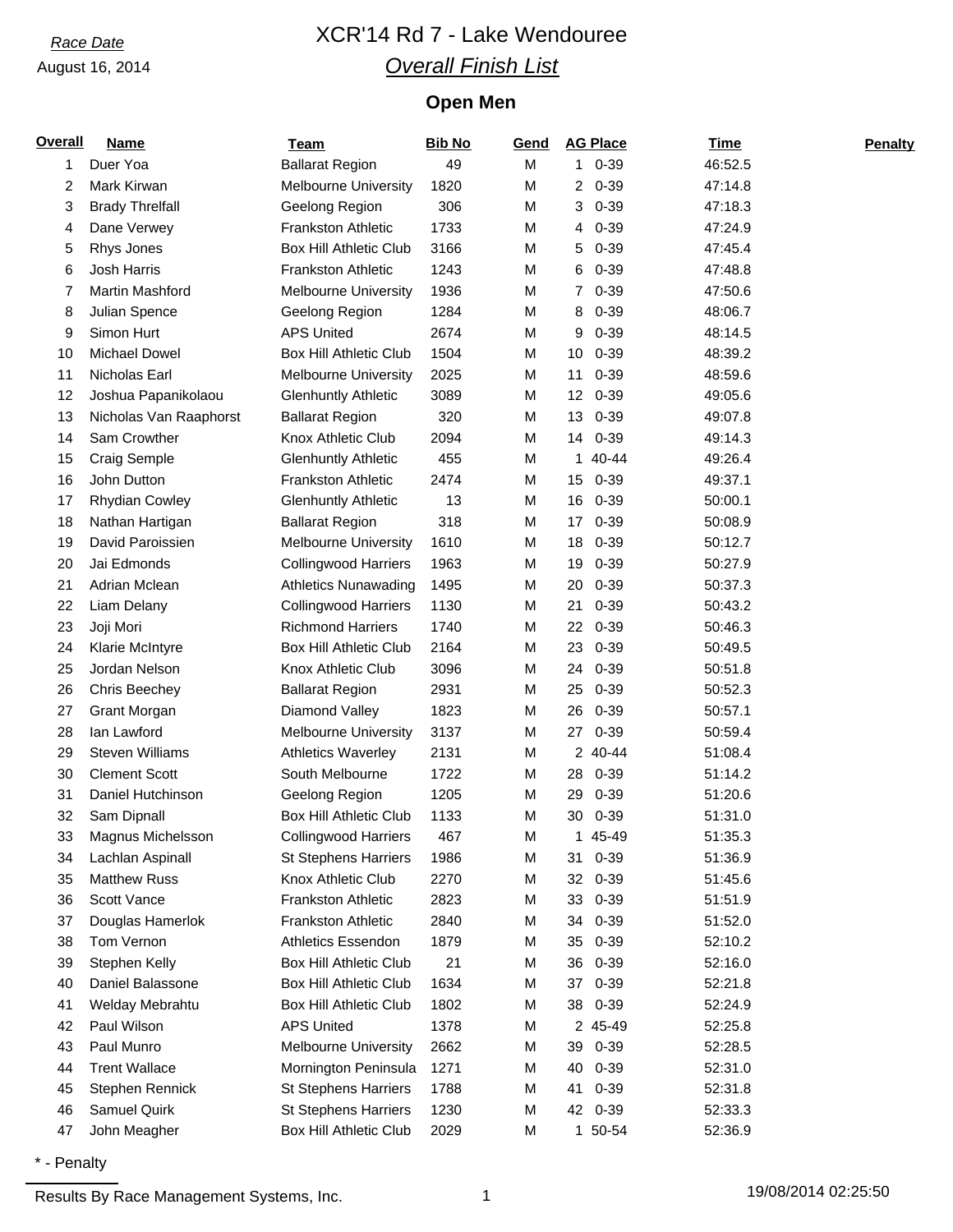# *Race Date* XCR'14 Rd 7 - Lake Wendouree *Overall Finish List*

## **Open Men**

| Overall | <b>Name</b>             | <b>Team</b>                   | <b>Bib No</b> | Gend | <b>AG Place</b> | <b>Time</b> | <b>Penalty</b> |
|---------|-------------------------|-------------------------------|---------------|------|-----------------|-------------|----------------|
| 48      | Shaun Green             | <b>Malvern Harriers</b>       | 1461          | M    | 3 40-44         | 52:38.3     |                |
| 49      | <b>Robert Pope</b>      | <b>Western Athletics</b>      | 2558          | М    | $0 - 39$<br>43  | 52:42.5     |                |
| 50      | <b>Daniel Barlow</b>    | <b>Williamstown Athletic</b>  | 2229          | М    | 44<br>$0 - 39$  | 52:53.0     |                |
| 51      | Shane Keddie            | Geelong Region                | 2050          | М    | 45<br>$0 - 39$  | 53:17.3     |                |
| 52      | David Jimenez           | <b>Box Hill Athletic Club</b> | 1261          | М    | 46<br>$0 - 39$  | 53:31.1     |                |
| 53      | Jarrod McMullen         | Geelong Region                | 2387          | Μ    | 47<br>$0 - 39$  | 53:33.9     |                |
| 54      | Ben Buckingham          | <b>St Stephens Harriers</b>   | 2119          | М    | 48<br>$0 - 39$  | 53:34.1     |                |
| 55      | Beau Lang               | <b>Glenhuntly Athletic</b>    | 1775          | Μ    | 49<br>$0 - 39$  | 53:35.0     |                |
| 56      | Erik Ueda               | <b>Melbourne University</b>   | 2054          | М    | 50<br>$0 - 39$  | 53:36.4     |                |
| 57      | <b>Fabian Hitchens</b>  | <b>Box Hill Athletic Club</b> | 2700          | Μ    | $0 - 39$<br>51  | 53:38.1     |                |
| 58      | <b>Robert Trott</b>     | Keilor St Bernards            | 1628          | М    | 52<br>$0 - 39$  | 53:41.1     |                |
| 59      | <b>Jake Stevens</b>     | Mornington Peninsula          | 2750          | М    | 53<br>$0 - 39$  | 53:47.9     |                |
| 60      | Joshua De Stefanis      | <b>Box Hill Athletic Club</b> | 2157          | М    | $0 - 39$<br>54  | 53:52.0     |                |
| 61      | David Grigg             | <b>Ballarat Region</b>        | 1328          | Μ    | 55<br>$0 - 39$  | 53:54.6     |                |
| 62      | Hamish Beaumont         | <b>Melbourne University</b>   | 1661          | М    | 56<br>$0 - 39$  | 53:56.9     |                |
| 63      | Jacob Gifty             | South Melbourne               | 1343          | М    | 57<br>$0 - 39$  | 53:59.3     |                |
| 64      | <b>Trent Collins</b>    | <b>Box Hill Athletic Club</b> | 2563          | М    | $0 - 39$<br>58  | 54:03.3     |                |
| 65      | Adam Beckworth          | Geelong Region                | 2850          | Μ    | $0 - 39$<br>59  | 54:07.8     |                |
| 66      | Thomas White            | Geelong Region                | 3081          | М    | 60<br>$0 - 39$  | 54:11.1     |                |
| 67      | Corey Lawson            | South Melbourne               | 1374          | Μ    | $0 - 39$<br>61  | 54:16.1     |                |
| 68      | <b>Matthew Vernal</b>   | <b>Athletics Nunawading</b>   | 2084          | М    | 4 40-44         | 54:17.2     |                |
| 69      | Paul Burge              | <b>Ballarat Region</b>        | 1526          | М    | 5 40-44         | 54:20.7     |                |
| 70      | Cadeyrn Douglas         | <b>Collingwood Harriers</b>   | 2545          | М    | 62<br>$0 - 39$  | 54:24.0     |                |
| 71      | Lachlan Brown           | Keilor St Bernards            | 2555          | М    | 63<br>$0 - 39$  | 54:26.4     |                |
| 72      | <b>Cory Prout</b>       | <b>Ballarat Region</b>        | 2515          | М    | $0 - 39$<br>64  | 54:29.3     |                |
| 73      | <b>Kay Bretz</b>        | South Melbourne               | 1075          | Μ    | 0-39<br>65      | 54:30.1     |                |
| 74      | <b>Grant Simpson</b>    | Geelong Region                | 505           | Μ    | 6 40-44         | 54:30.7     |                |
| 75      | <b>Robert Ellis</b>     | <b>Ballarat Region</b>        | 2598          | М    | 7 40-44         | 54:33.6     |                |
| 76      | Peter Macknamara        | <b>Glenhuntly Athletic</b>    | 2513          | М    | 8 40-44         | 54:35.0     |                |
| 77      | Jeffrey Jones           | Athletics Essendon            | 1519          | Μ    | 9 40-44         | 54:38.5     |                |
| 78      | Luke Goodman            | <b>APS United</b>             | 2136          | М    | 3 45-49         | 54:45.2     |                |
| 79      | <b>Steven Quirk</b>     | <b>Victorian Masters</b>      | 495           | М    | 2 50-54         | 54:47.1     |                |
| 80      | James Atkinson          | <b>Athletics Waverley</b>     | 1218          | M    | 4 45-49         | 54:54.5     |                |
| 81      | Alistair Ham            | <b>Ballarat Region</b>        | 2476          | М    | 3 50-54         | 55:02.2     |                |
| 82      | Ben Howe                | <b>Glenhuntly Athletic</b>    | 1172          | М    | $0 - 39$<br>66  | 55:04.6     |                |
| 83      | <b>Bradley Fuller</b>   | Geelong Region                | 1729          | Μ    | $0 - 39$<br>67  | 55:29.1     |                |
| 84      | Simon Tournier          | <b>Ballarat Region</b>        | 1217          | Μ    | $0 - 39$<br>68  | 55:31.8     |                |
| 85      | <b>Timothy Fletcher</b> | <b>Athletics Nunawading</b>   | 1834          | Μ    | $0 - 39$<br>69  | 55:33.7     |                |
| 86      | Danny Hawksworth        | <b>Athletics Essendon</b>     | 1949          | М    | $0 - 39$<br>70  | 55:34.6     |                |
| 87      | William Jenkins         | South Melbourne               | 1248          | М    | $0 - 39$<br>71  | 55:37.1     |                |
| 88      | Shane Bishop            | Mornington Peninsula          | 1213          | М    | $0 - 39$<br>72  | 55:50.5     |                |
| 89      | Gerard Robb             | South Melbourne               | 51            | М    | $0 - 39$<br>73  | 55:54.4     |                |
| 90      | Jamie Cook              | <b>Glenhuntly Athletic</b>    | 1246          | М    | $0 - 39$<br>74  | 55:59.7     |                |
| 91      | Cameron Menadue         | <b>Western Athletics</b>      | 1735          | М    | $0 - 39$<br>75  | 56:03.1     |                |
| 92      | <b>Ewen Vowels</b>      | <b>Athletics Waverley</b>     | 2505          | Μ    | $0 - 39$<br>76  | 56:04.4     |                |
| 93      | Damien Bruneau          | <b>Athletics Essendon</b>     | 2620          | М    | 77 0-39         | 56:09.7     |                |
| 94      | Anthony George          | <b>Athletics Waverley</b>     | 2289          | М    | 4 50-54         | 56:16.2     |                |
|         |                         |                               |               |      |                 |             |                |

\* - Penalty

Results By Race Management Systems, Inc. 2 2 19/08/2014 02:25:51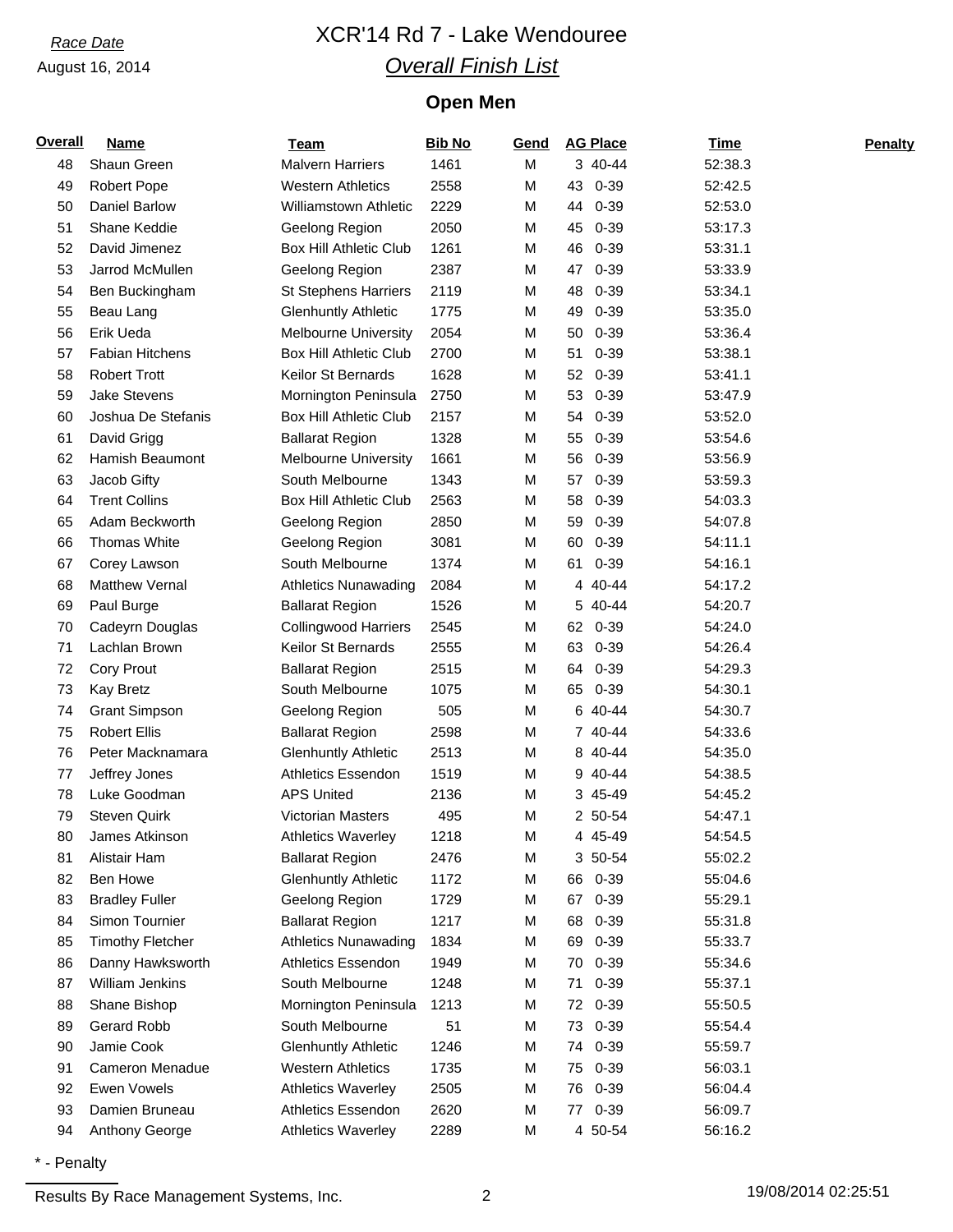# *Race Date* XCR'14 Rd 7 - Lake Wendouree *Overall Finish List*

## **Open Men**

| Overall | <b>Name</b>              | Team                        | <b>Bib No</b> | Gend |    | <b>AG Place</b> | Time    | <b>Penalty</b> |
|---------|--------------------------|-----------------------------|---------------|------|----|-----------------|---------|----------------|
| 95      | Antonio Giuliani         | <b>Athletics Essendon</b>   | 2142          | M    |    | 10 40-44        | 56:21.2 |                |
| 96      | <b>Michael Clarke</b>    | Yarra Ranges                | 1830          | M    |    | 78 0-39         | 56:22.5 |                |
| 97      | Ian Cornthwaite          | <b>Traralgon Harriers</b>   | 522           | M    |    | 5 50-54         | 56:23.5 |                |
| 98      | <b>Bradley Bullock</b>   | <b>Collingwood Harriers</b> | 1049          | M    | 79 | 0-39            | 56:24.3 |                |
| 99      | Aaron Little             | <b>APS United</b>           | 2339          | M    | 80 | $0 - 39$        | 56:24.8 |                |
| 100     | Mark Deslandes           | <b>Athletics Nunawading</b> | 1044          | M    | 81 | $0 - 39$        | 56:26.7 |                |
| 101     | Aaron Murphy             | South Melbourne             | 1128          | M    | 82 | 0-39            | 56:27.5 |                |
| 102     | Justin Wilson            | <b>APS United</b>           | 2908          | M    |    | 5 45-49         | 56:28.1 |                |
| 103     | Dean Gasson              | <b>APS United</b>           | 2859          | M    |    | 11 40-44        | 56:28.5 |                |
| 104     | <b>Phillip Bowes</b>     | South Melbourne             | 1090          | M    |    | 1 55-59         | 56:29.9 |                |
| 105     | Han Quach                | <b>Glenhuntly Athletic</b>  | 1664          | M    |    | 83 0-39         | 56:30.7 |                |
| 106     | <b>Peter Cowell</b>      | <b>Victorian Masters</b>    | 490           | M    |    | 6 50-54         | 56:34.0 |                |
| 107     | Andrew Johnson           | Mentone Athletic Club       | 1407          | M    |    | 84 0-39         | 56:37.0 |                |
| 108     | Mark Clarence            | Knox Athletic Club          | 2400          | M    |    | 6 45-49         | 56:44.7 |                |
| 109     | David Mellings           | <b>Athletics Nunawading</b> | 1046          | M    |    | 7 45-49         | 56:47.2 |                |
| 110     | <b>Matthew Larkin</b>    | <b>Glenhuntly Athletic</b>  | 1734          | M    | 85 | 0-39            | 56:50.2 |                |
| 111     | Simon Bowly              | <b>Glenhuntly Athletic</b>  | 1137          | M    |    | 86 0-39         | 56:57.8 |                |
| 112     | David Lawson             | <b>Richmond Harriers</b>    | 2883          | M    |    | 8 45-49         | 57:00.4 |                |
| 113     | Dion Perry               | Mornington Peninsula        | 1042          | M    |    | 87 0-39         | 57:01.3 |                |
| 114     | <b>Robert Schwerkolt</b> | <b>APS United</b>           | 1977          | M    |    | 9 45-49         | 57:12.0 |                |
| 115     | Andrew Stevenson         | Knox Athletic Club          | 1836          | M    | 88 | $0 - 39$        | 57:16.9 |                |
| 116     | Jonathon Little          | <b>Richmond Harriers</b>    | 2377          | M    | 89 | $0 - 39$        | 57:19.5 |                |
| 117     | <b>Michael Low</b>       | Geelong Region              | 1695          | M    | 90 | $0 - 39$        | 57:22.7 |                |
| 118     | Peter Gaffney            | Keilor St Bernards          | 1570          | M    |    | 2 55-59         | 57:27.2 |                |
| 119     | Alan Smyth               | South Melbourne             | 1296          | M    | 91 | $0 - 39$        | 57:29.8 |                |
| 120     | David McDonald           | <b>Melbourne University</b> | 1223          | M    |    | 92 0-39         | 57:36.9 |                |
| 121     | Shane Draper             | <b>Victorian Masters</b>    | 1686          | M    |    | 12 40-44        | 57:42.8 |                |
| 122     | <b>Anthony Hally</b>     | <b>Collingwood Harriers</b> | 1548          | M    |    | 13 40-44        | 57:47.0 |                |
| 123     | <b>Grant Hornsby</b>     | Diamond Valley              | 2329          | M    | 93 | $0 - 39$        | 57:47.7 |                |
| 124     | Leonardo Arantes         | <b>Collingwood Harriers</b> | 2317          | M    |    | 94 0-39         | 57:48.9 |                |
| 125     | Andrew Ross              | <b>Glenhuntly Athletic</b>  | 1142          | M    |    | 7 50-54         | 57:50.2 |                |
| 126     | <b>Matthew Irons</b>     | <b>Melbourne University</b> | 1603          | M    |    | 95 0-39         | 57:53.0 |                |
| 127     | Tim Hui                  | Melbourne University        | 1489          | M    | 96 | $0 - 39$        | 57:57.2 |                |
| 128     | Scottt Bayley            | Invitational                | 8003          | M    |    | 14 40-44        | 58:00.1 |                |
| 129     | <b>Tristan Harradine</b> | Doncaster Athletic          | 2419          | M    |    | 97 0-39         | 58:00.9 |                |
| 130     | Darrel Cross             | <b>Traralgon Harriers</b>   | 2381          | М    |    | 10 45-49        | 58:03.6 |                |
| 131     | Eran Lande               | South Melbourne             | 1124          | M    |    | 98 0-39         | 58:26.6 |                |
| 132     | Domenic Michienzi        | Keilor St Bernards          | 1357          | M    |    | 15 40-44        | 58:26.7 |                |
| 133     | Mark Gorski              | <b>Ballarat Region</b>      | 1420          | M    | 99 | 0-39            | 58:32.3 |                |
| 134     | Thomas Robertson         | <b>Coburg Harriers</b>      | 1190          | M    |    | 100 0-39        | 58:36.7 |                |
| 135     | <b>Timothy Thomas</b>    | <b>Melbourne University</b> | 1614          | M    | 11 | 45-49           | 58:38.0 |                |
| 136     | Glenn Carroll            | <b>Athletics Waverley</b>   | 2503          | M    |    | 101 0-39        | 58:52.5 |                |
| 137     | Mikael Waltersson        | South Melbourne             | 1116          | M    |    | 102 0-39        | 58:58.8 |                |
| 138     | <b>Martin Murray</b>     | Diamond Valley              | 2163          | M    |    | 8 50-54         | 59:01.9 |                |
| 139     | David Ireland            | Keilor St Bernards          | 2658          | M    |    | 103 0-39        | 59:02.2 |                |
| 140     | Leo Enter                | <b>Glenhuntly Athletic</b>  | 2215          | M    |    | 104 0-39        | 59:03.5 |                |
| 141     | Martin Spiteri           | <b>Athletics Waverley</b>   | 1435          | M    |    | 16 40-44        | 59:04.0 |                |
|         |                          |                             |               |      |    |                 |         |                |

\* - Penalty

Results By Race Management Systems, Inc. 23 19/08/2014 02:25:51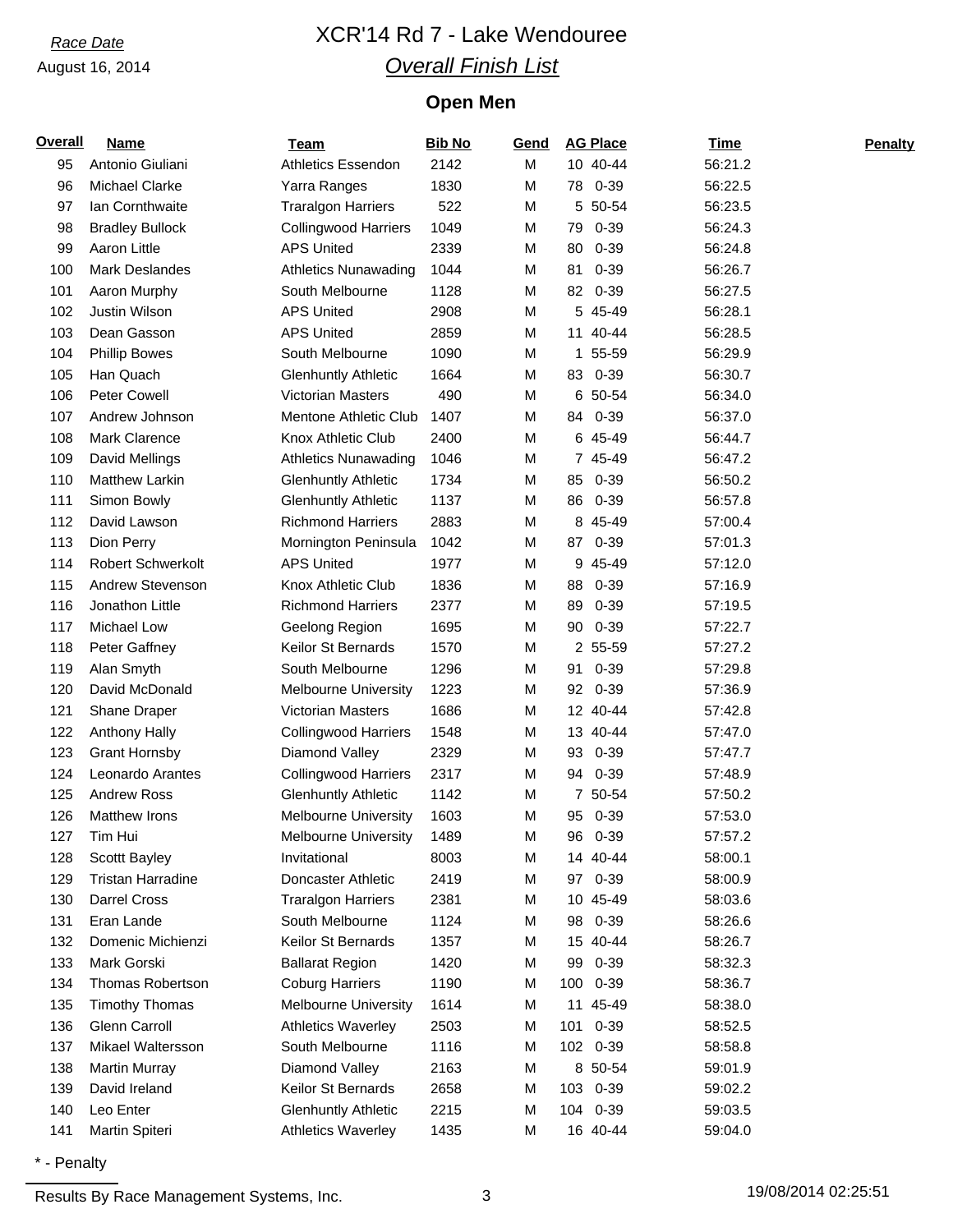# *Race Date* XCR'14 Rd 7 - Lake Wendouree *Overall Finish List*

## **Open Men**

| <b>Overall</b> | <b>Name</b>               | Team                          | <b>Bib No</b> | Gend |          | <b>AG Place</b> | <b>Time</b> | <b>Penalty</b> |
|----------------|---------------------------|-------------------------------|---------------|------|----------|-----------------|-------------|----------------|
| 142            | <b>Bryan Ackerly</b>      | Yarra Ranges                  | 1998          | M    |          | 9 50-54         | 59:07.9     |                |
| 143            | Chris Camilleri           | <b>Western Athletics</b>      | 2271          | M    | 105 0-39 |                 | 59:14.7     |                |
| 144            | Michael Silvester         | South Melbourne               | 1113          | M    |          | 17 40-44        | 59:16.2     |                |
| 145            | Matthew Wynne             | <b>Glenhuntly Athletic</b>    | 1799          | M    | 106      | 0-39            | 59:21.6     |                |
| 146            | <b>Eric Pritchard</b>     | <b>Coburg Harriers</b>        | 1554          | M    | 107      | 0-39            | 59:25.5     |                |
| 147            | Craig Cassidy             | Diamond Valley                | 2333          | M    | 108 0-39 |                 | 59:26.3     |                |
| 148            | Michael McNamara          | <b>Malvern Harriers</b>       | 1238          | M    |          | 18 40-44        | 59:29.4     |                |
| 149            | Michael Manongdo          | South Melbourne               | 1349          | M    | 109      | $0 - 39$        | 59:30.1     |                |
| 150            | Dan Langelaan             | Casey Cardinia                | 1566          | M    | 110 0-39 |                 | 59:30.8     |                |
| 151            | Frank Ciancio             | <b>Melbourne University</b>   | 1488          | M    | 111 0-39 |                 | 59:31.3     |                |
| 152            | Jared Walker              | Geelong Region                | 1821          | M    | 112 0-39 |                 | 59:31.6     |                |
| 153            | George Dyer               | Knox Athletic Club            | 2328          | M    |          | 12 45-49        | 59:31.8     |                |
| 154            | Luke Frazzetto            | <b>St Stephens Harriers</b>   | 1103          | M    | 113 0-39 |                 | 59:32.5     |                |
| 155            | Anthony Kendall           | <b>Coburg Harriers</b>        | 1553          | M    | 114 0-39 |                 | 59:36.0     |                |
| 156            | Jason Mahon               | <b>Athletics Nunawading</b>   | 2486          | M    |          | 19 40-44        | 59:38.4     |                |
| 157            | Mark Bormanis             | Invitational                  | 8005          | M    | 115 0-39 |                 | 59:39.8     |                |
| 158            | David Abfalter            | Keilor St Bernards            | 1390          | M    |          | 13 45-49        | 59:41.5     |                |
| 159            | Lachlan Hegarty           | <b>Melbourne University</b>   | 2306          | M    |          | 116 0-39        | 59:43.8     |                |
| 160            | Michael Wheatley          | Mornington Peninsula          | 1033          | M    |          | 14 45-49        | 59:44.3     |                |
| 161            | <b>Roland Soderstrom</b>  | <b>Glenhuntly Athletic</b>    | 1144          | M    |          | 10 50-54        | 59:46.2     |                |
| 162            | Dean Langford             | <b>South Coast Athletics</b>  | 1709          | М    |          | 11 50-54        | 59:49.9     |                |
| 163            | Tony Langelaan            | <b>Box Hill Athletic Club</b> | 1017          | М    |          | 15 45-49        | 59:53.6     |                |
| 164            | Allan Cook                | <b>Western Athletics</b>      | 474           | М    |          | 12 50-54        | 59:57.0     |                |
| 165            | <b>Christopher Harvey</b> | <b>Malvern Harriers</b>       | 1237          | M    |          | 13 50-54        | 59:59.2     |                |
| 166            | <b>Matthew Gibney</b>     | <b>Ballarat Region</b>        | 1560          | M    |          | 14 50-54        | 1:00:03.7   |                |
| 167            | Victor Cook               | <b>Glenhuntly Athletic</b>    | 1502          | М    |          | 15 50-54        | 1:00:04.1   |                |
| 168            | Dale Nardella             | <b>Collingwood Harriers</b>   | 2652          | M    |          | 117 0-39        | 1:00:06.1   |                |
| 169            | David Seeds               | Yarra Ranges                  | 2053          | M    |          | 16 50-54        | 1:00:07.7   |                |
| 170            | Ewen Wilson               | <b>Victorian Masters</b>      | 2523          | M    |          | 1 60-99         | 1:00:09.3   |                |
| 171            | Graeme Cartledge          | <b>Ballarat Region</b>        | 1857          | M    |          | 3 55-59         | 1:00:10.1   |                |
| 172            | <b>Nick Saunders</b>      | Diamond Valley                | 1506          | M    |          | 20 40-44        | 1:00:11.0   |                |
| 173            | Peter Stefanos            | Box Hill Athletic Club        | 1176          | M    |          | 16 45-49        | 1:00:12.0   |                |
| 174            | Brock Hogan               | Knox Athletic Club            | 2359          | M    | 118 0-39 |                 | 1:00:27.8   |                |
| 175            | Sean Mahar                | <b>Ballarat Region</b>        | 1901          | M    | 119 0-39 |                 | 1:00:35.9   |                |
| 176            | <b>Stuart Cox</b>         | Mentone Athletic Club         | 1569          | M    | 120 0-39 |                 | 1:00:44.5   |                |
| 177            | Michael Ryan              | <b>Glenhuntly Athletic</b>    | 1373          | M    |          | 17 50-54        | 1:00:52.7   |                |
| 178            | Scott McGill              | Mornington Peninsula          | 1906          | M    |          | 18 50-54        | 1:00:54.3   |                |
| 179            | <b>Steven Williams</b>    | <b>Malvern Harriers</b>       | 1239          | М    |          | 19 50-54        | 1:00:59.8   |                |
| 180            | Andrew Blake              | <b>Glenhuntly Athletic</b>    | 1387          | M    |          | 121 0-39        | 1:01:04.8   |                |
| 181            | Andrew Clarke             | <b>Ballarat Region</b>        | 1325          | M    |          | 20 50-54        | 1:01:05.3   |                |
| 182            | Gerard Brown              | Keilor St Bernards            | 2845          | M    |          | 21 50-54        | 1:01:06.6   |                |
| 183            | <b>Greg Semmler</b>       | <b>Traralgon Harriers</b>     | 2242          | M    | 122 0-39 |                 | 1:01:09.5   |                |
| 184            | Thai Phan                 | <b>Collingwood Harriers</b>   | 1964          | M    | 123 0-39 |                 | 1:01:11.7   |                |
| 185            | David Bertovic            | <b>Athletics Nunawading</b>   | 2106          | M    | 124      | $0 - 39$        | 1:01:15.4   |                |
| 186            | <b>Brent Davis</b>        | Invitational                  | 8008          | M    | 125 0-39 |                 | 1:01:18.2   |                |
| 187            | Jamie Strudley            | Yarra Ranges                  | 1166          | M    |          | 17 45-49        | 1:01:20.2   |                |
| 188            | Michael Harvey            | <b>Athletics Waverley</b>     | 1618          | M    |          | 22 50-54        | 1:01:24.9   |                |

\* - Penalty

Results By Race Management Systems, Inc. 4 19/08/2014 02:25:52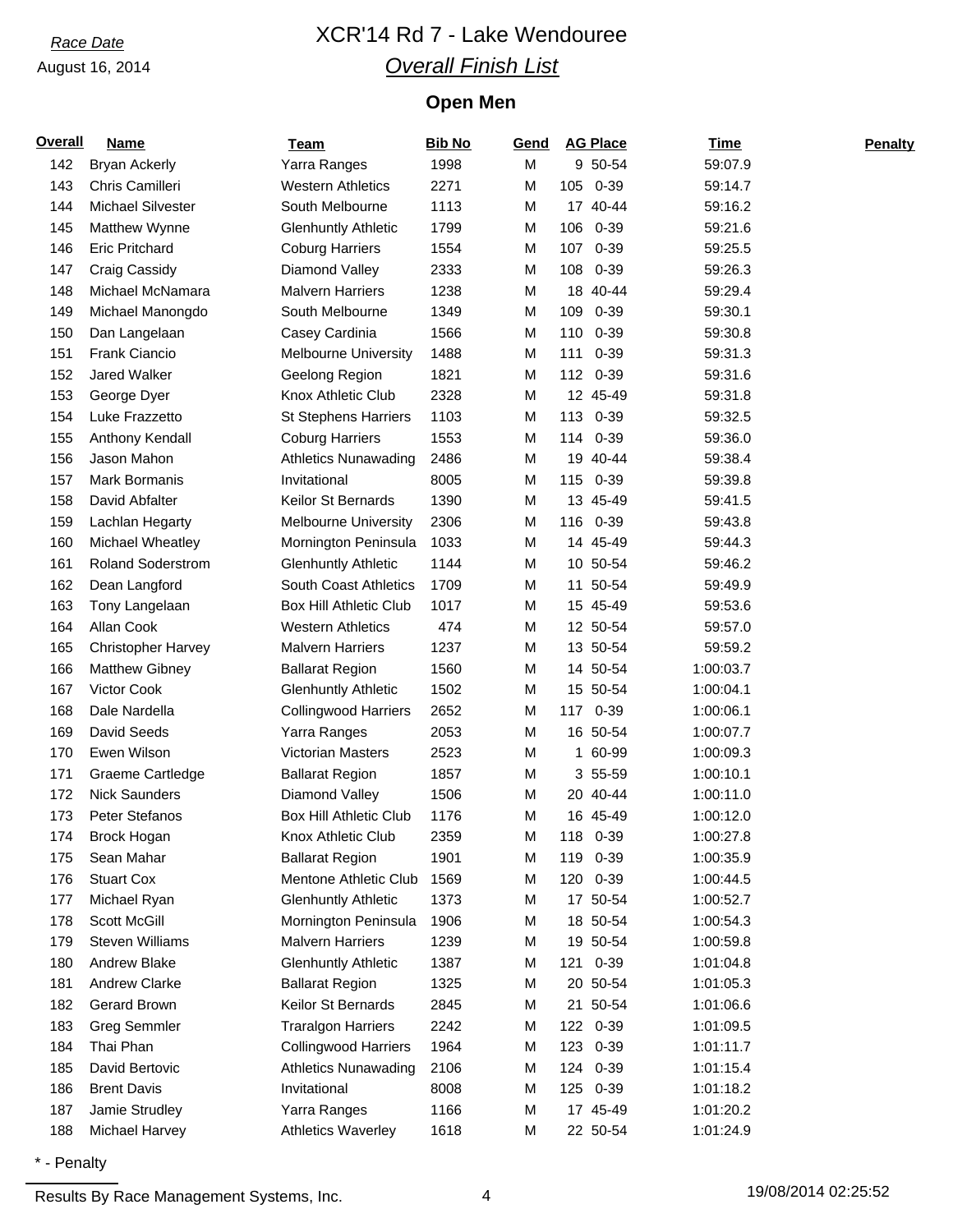# *Race Date* XCR'14 Rd 7 - Lake Wendouree *Overall Finish List*

## **Open Men**

| <b>Overall</b> | <b>Name</b>           | <b>Team</b>                  | <b>Bib No</b> | Gend |     | <b>AG Place</b> | Time      | <b>Penalty</b> |
|----------------|-----------------------|------------------------------|---------------|------|-----|-----------------|-----------|----------------|
| 189            | <b>Stuart Evans</b>   | <b>Collingwood Harriers</b>  | 1967          | M    |     | 126 0-39        | 1:01:25.3 |                |
| 190            | <b>Steven Simmons</b> | <b>Collingwood Harriers</b>  | 1295          | M    |     | 127 0-39        | 1:01:29.0 |                |
| 191            | Frank Bertei          | <b>Athletics Nunawading</b>  | 2373          | M    |     | 18 45-49        | 1:01:29.1 |                |
| 192            | Jordan Mayston        | <b>Melbourne University</b>  | 1985          | M    | 128 | $0 - 39$        | 1:01:34.5 |                |
| 193            | Shane Davin           | <b>Glenhuntly Athletic</b>   | 1273          | M    | 129 | $0 - 39$        | 1:01:42.4 |                |
| 194            | Daniel Bowerin        | South Melbourne              | 2980          | M    | 130 | 0-39            | 1:01:57.4 |                |
| 195            | <b>Terry Pearce</b>   | <b>Williamstown Athletic</b> | 1600          | M    |     | 4 55-59         | 1:01:58.6 |                |
| 196            | Kieran Leonard        | <b>Williamstown Athletic</b> | 2043          | M    | 131 | $0 - 39$        | 1:02:04.5 |                |
| 197            | Michael Camilleri     | <b>Victorian Masters</b>     | 1101          | M    |     | 21 40-44        | 1:02:04.9 |                |
| 198            | Eero Keranen          | <b>Williamstown Athletic</b> | 2099          | М    |     | 5 55-59         | 1:02:06.0 |                |
| 199            | John Kondogonis       | Keilor St Bernards           | 1660          | M    |     | 23 50-54        | 1:02:10.0 |                |
| 200            | Christopher Allan     | <b>Glenhuntly Athletic</b>   | 1621          | M    |     | 22 40-44        | 1:02:17.8 |                |
| 201            | Zachary Nowell        | <b>Williamstown Athletic</b> | 2431          | M    |     | 132 0-39        | 1:02:21.9 |                |
| 202            | <b>Tony Brain</b>     | Melbourne University         | 1617          | M    |     | 19 45-49        | 1:02:33.9 |                |
| 203            | <b>Christian West</b> | Diamond Valley               | 2477          | M    |     | 20 45-49        | 1:02:35.0 |                |
| 204            | Marc Schnyder         | <b>Ballarat Region</b>       | 1556          | M    |     | 21 45-49        | 1:02:37.5 |                |
| 205            | <b>Vincent Duffy</b>  | <b>Ballarat Region</b>       | 1211          | M    |     | 6 55-59         | 1:02:43.6 |                |
| 206            | David Rowell          | <b>Frankston Athletic</b>    | 1808          | M    |     | 133 0-39        | 1:02:50.4 |                |
| 207            | Malcolm Wellington    | Athletics Essendon           | 1134          | M    |     | 24 50-54        | 1:03:00.8 |                |
| 208            | Joshua Debinski       | <b>Collingwood Harriers</b>  | 2856          | M    |     | 134 0-39        | 1:03:04.3 |                |
| 209            | Andrew McKenzie       | Diamond Valley               | 1937          | M    |     | 22 45-49        | 1:03:33.1 |                |
| 210            | <b>Travis White</b>   | <b>Traralgon Harriers</b>    | 2063          | M    |     | 135 0-39        | 1:03:34.7 |                |
| 211            | <b>Adrian Murphy</b>  | <b>Collingwood Harriers</b>  | 2137          | M    |     | 25 50-54        | 1:03:37.0 |                |
| 212            | Jeffrey Wright        | Knox Athletic Club           | 2150          | M    |     | 7 55-59         | 1:03:38.7 |                |
| 213            | Jason Fisher          | Invitational                 | 8010          | M    |     | 23 40-44        | 1:03:42.8 |                |
| 214            | Jeffrey Broderick     | <b>Athletics Nunawading</b>  | 2098          | M    |     | 8 55-59         | 1:03:49.6 |                |
| 215            | Rob Wendel            | Diamond Valley               | 1424          | M    |     | 9 55-59         | 1:03:57.0 |                |
| 216            | Dan Halliday          | <b>Malvern Harriers</b>      | 1236          | M    |     | 24 40-44        | 1:03:58.9 |                |
| 217            | <b>Ernie Stewart</b>  | Oakleigh Athletic Club       | 2010          | M    |     | 2 60-99         | 1:04:04.8 |                |
| 218            | <b>Mark Purvis</b>    | <b>APS United</b>            | 1980          | М    |     | 10 55-59        | 1:04:12.5 |                |
| 219            | John Crameri          | <b>Collingwood Harriers</b>  | 1129          | M    |     | 26 50-54        | 1:04:14.9 |                |
| 220            | Michael Papp          | <b>Athletics Nunawading</b>  | 1496          | M    |     | 136 0-39        | 1:04:18.0 |                |
| 221            | Ray Wilson            | Victorian Masters            | 3157          | M    |     | 3 60-99         | 1:04:19.9 |                |
| 222            | Peter Gaunt           | <b>Collingwood Harriers</b>  | 1161          | M    |     | 27 50-54        | 1:04:27.0 |                |
| 223            | Peter Keighery        | Keilor St Bernards           | 1624          | M    |     | 23 45-49        | 1:04:32.3 |                |
| 224            | Peter Moore           | <b>Richmond Harriers</b>     | 1368          | М    |     | 4 60-99         | 1:04:38.3 |                |
| 225            | Phillip McLennan      | <b>Ballarat Region</b>       | 1547          | M    |     | 24 45-49        | 1:04:40.3 |                |
| 226            | Alan Hammond          | <b>Western Athletics</b>     | 2434          | M    |     | 5 60-99         | 1:04:42.0 |                |
| 227            | Chris Wardlaw         | <b>Glenhuntly Athletic</b>   | 1875          | M    |     | 6 60-99         | 1:04:51.7 |                |
| 228            | Mark Boyle            | <b>Athletics Nunawading</b>  | 1641          | M    |     | 137 0-39        | 1:04:53.5 |                |
| 229            | Graeme Olden          | Box Hill Athletic Club       | 1149          | M    |     | 25 45-49        | 1:04:55.5 |                |
| 230            | <b>Gregory Moore</b>  | Keilor St Bernards           | 1497          | M    |     | 7 60-99         | 1:05:04.7 |                |
| 231            | Mark Hayes            | South Melbourne              | 1317          | M    | 138 | 0-39            | 1:05:06.9 |                |
| 232            | Lachlan Preston       | <b>Glenhuntly Athletic</b>   | 2184          | M    |     | 139 0-39        | 1:05:11.4 |                |
| 233            | <b>Neil Mathews</b>   | <b>Collingwood Harriers</b>  | 2950          | M    |     | 26 45-49        | 1:05:19.6 |                |
| 234            | Peter Black           | Victorian Masters            | 1685          | М    |     | 11 55-59        | 1:05:21.7 |                |
| 235            | Paul Thomas           | Williamstown Athletic        | 1871          | M    |     | 12 55-59        | 1:05:24.0 |                |
|                |                       |                              |               |      |     |                 |           |                |

\* - Penalty

Results By Race Management Systems, Inc. 6 19/08/2014 02:25:52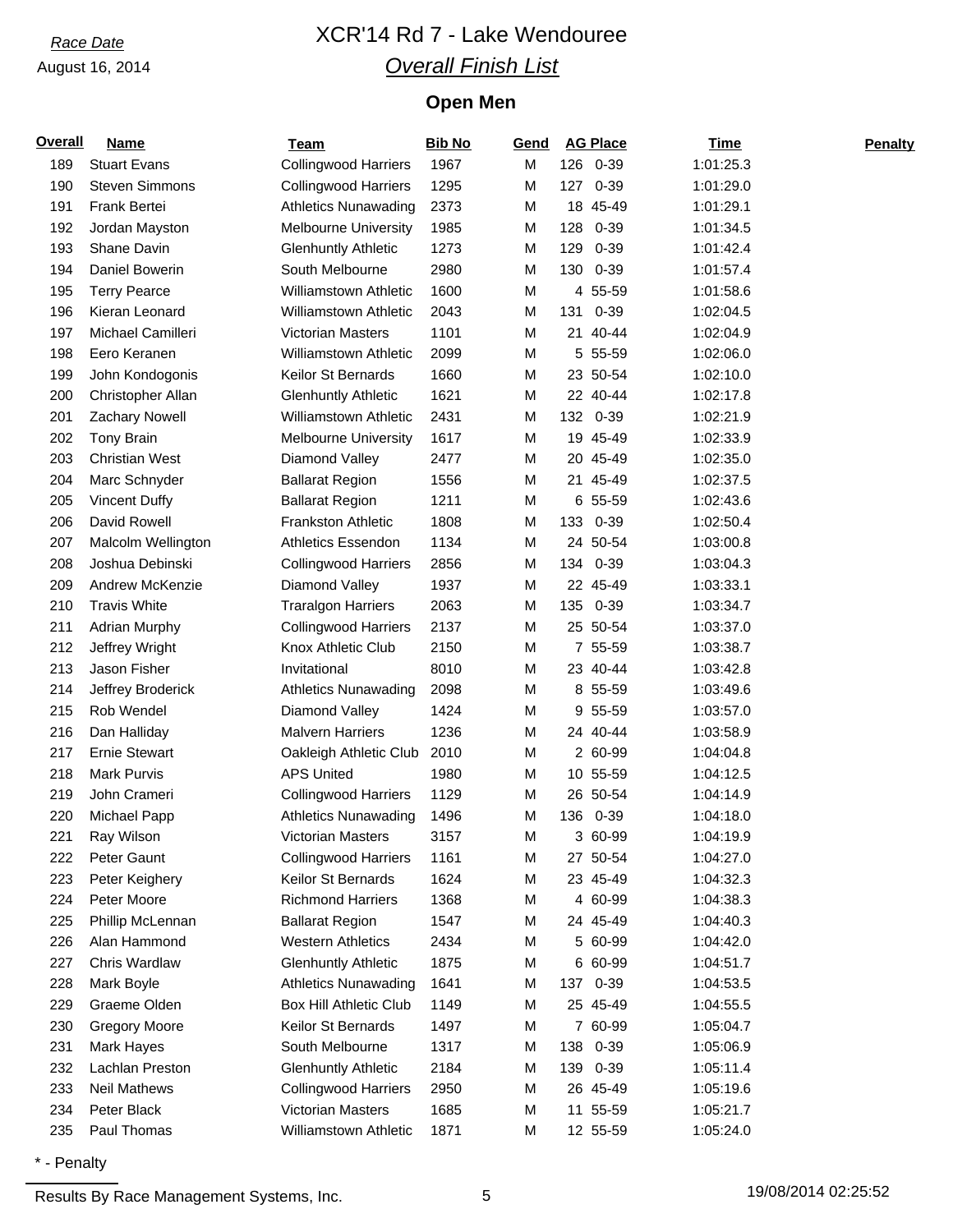# *Race Date* XCR'14 Rd 7 - Lake Wendouree *Overall Finish List*

## **Open Men**

| Overall    | <b>Name</b>                                 | <b>Team</b>                                   | <b>Bib No</b> | Gend   |     | <b>AG Place</b>      | <b>Time</b>            | Penalty |
|------------|---------------------------------------------|-----------------------------------------------|---------------|--------|-----|----------------------|------------------------|---------|
| 236        | Adam Hannah                                 | <b>Melbourne University</b>                   | 1753          | M      |     | 140 0-39             | 1:05:30.9              |         |
| 237        | David Heislers                              | Bendigo Region                                | 3021          | M      |     | 27 45-49             | 1:05:32.0              |         |
| 238        | Paul Currie                                 | Keilor St Bernards                            | 2233          | M      |     | 28 50-54             | 1:05:33.9              |         |
| 239        | <b>Peter Roberts</b>                        | <b>Ballarat Region</b>                        | 1367          | M      |     | 28 45-49             | 1:05:39.7              |         |
| 240        | Derek Couper                                | Mentone Athletic Club                         | 1432          | M      |     | 29 45-49             | 1:05:42.5              |         |
| 241        | <b>Steve Vernal</b>                         | <b>Athletics Nunawading</b>                   | 2105          | M      |     | 13 55-59             | 1:05:45.4              |         |
| 242        | Michael Comport                             | <b>Glenhuntly Athletic</b>                    | 1815          | M      | 141 | $0 - 39$             | 1:05:47.3              |         |
| 243        | Aaron Heaney                                | <b>Athletics Essendon</b>                     | 1395          | M      |     | 25 40-44             | 1:05:51.9              |         |
| 244        | lan Twite                                   | <b>Traralgon Harriers</b>                     | 1254          | M      |     | 14 55-59             | 1:06:25.6              |         |
| 245        | <b>Clinton Fraser</b>                       | Mornington Peninsula                          | 1903          | M      |     | 26 40-44             | 1:06:34.1              |         |
| 246        | lan Henderson                               | <b>Glenhuntly Athletic</b>                    | 2049          | M      |     | 27 40-44             | 1:06:42.5              |         |
| 247        | Stephen Reid                                | Knox Athletic Club                            | 1258          | M      |     | 30 45-49             | 1:06:44.1              |         |
| 248        | <b>Gerard Skene</b>                         | <b>Ballarat Region</b>                        | 1335          | M      |     | 29 50-54             | 1:06:47.2              |         |
| 249        | Robert Adin                                 | South Melbourne                               | 2087          | M      |     | 142 0-39             | 1:06:48.7              |         |
| 250        | <b>Adam Knowles</b>                         | <b>Western Athletics</b>                      | 1185          | M      | 143 | $0 - 39$             | 1:06:51.5              |         |
| 251        | Daryl Standfield                            | <b>Collingwood Harriers</b>                   | 1177          | M      |     | 28 40-44             | 1:07:11.3              |         |
| 252        | Andrew Wilson                               | <b>Ballarat Region</b>                        | 2961          | M      |     | 144 0-39             | 1:07:39.9              |         |
| 253        | James Lynch                                 | Ivanhoe Harriers                              | 1264          | M      |     | 29 40-44             | 1:07:49.0              |         |
| 254        | Len Johnson                                 | <b>Glenhuntly Athletic</b>                    | 1274          | M      |     | 8 60-99              | 1:07:57.5              |         |
| 255        | Peter Vernon                                | <b>Athletics Essendon</b>                     | 1813          | M      |     | 30 50-54             | 1:08:02.2              |         |
| 256        | <b>Craig Servinis</b>                       | <b>Collingwood Harriers</b>                   | 1961          | M      | 145 | $0 - 39$             | 1:08:08.4              |         |
| 257        | Adam McCann                                 | <b>Athletics Nunawading</b>                   | 1045          | M      | 146 | $0 - 39$             | 1:08:16.4              |         |
| 258        | Peter Cashin                                | <b>Western Athletics</b>                      | 1055          | M      |     | 15 55-59             | 1:08:20.0              |         |
| 259        | Lyndon Loader                               | <b>Glenhuntly Athletic</b>                    | 2554          | M      |     | 30 40-44             | 1:08:28.2              |         |
| 260        | William Wright                              | <b>St Stephens Harriers</b>                   | 3002          | M      |     | 147 0-39             | 1:08:37.1              |         |
| 261        | Michael Jansen                              | <b>Athletics Waverley</b>                     | 2346          | M      |     | 31 45-49             | 1:08:49.4              |         |
| 262        | <b>Gerard Thrall</b>                        | Yarra Ranges                                  | 1973          | M      |     | 32 45-49             | 1:09:12.5              |         |
| 263        | Adrian Jeffkins                             | <b>Western Athletics</b>                      | 1008          | M      |     | 33 45-49             | 1:09:17.3              |         |
| 264        | Greg Berti                                  | <b>Malvern Harriers</b>                       | 1460          | M      |     | 31 50-54             | 1:09:22.4              |         |
| 265        | Greg Brown                                  | <b>Ballarat Region</b>                        | 1351          | M      |     | 16 55-59             | 1:09:24.7              |         |
| 266        | <b>Phillip Dunstone</b>                     | <b>Western Athletics</b>                      | 1056          | M      |     | 34 45-49             | 1:09:26.1              |         |
| 267        | Luke Toomey                                 | Knox Athletic Club                            | 1765          | M      |     | 148 0-39             | 1:09:27.6              |         |
| 268        | <b>Barry Brooks</b>                         | <b>Ballarat Region</b>                        | 2589          | M      |     | 9 60-99              | 1:09:32.6              | 30:05   |
| 269        | Gary O'Dwyer                                | <b>Coburg Harriers</b>                        | 1725          | M      |     | 17 55-59             | 1:09:45.9              |         |
| 270        | Martin Ryan                                 | South Melbourne                               | 1300          | M      |     | 32 50-54             | 1:09:50.0              |         |
| 271        | Jack Hill                                   | <b>Box Hill Athletic Club</b>                 | 1486          | M      |     | 149 0-39             | 1:09:56.3              |         |
| 272        | Andrew Sutherland                           | South Melbourne                               | 1068          | M      |     | 18 55-59             | 1:10:06.0              |         |
| 273        | <b>Christopher Murphy</b>                   | <b>Glenhuntly Athletic</b>                    | 1375          | M      |     | 19 55-59             | 1:10:09.1<br>1:10:10.5 |         |
| 274        | Aaron Barnett                               | Ivanhoe Harriers                              | 1738          | M      |     | 31 40-44             |                        |         |
| 275        | Greg Luck                                   | Diamond Valley<br><b>Athletics Essendon</b>   | 1425          | M      |     | 33 50-54<br>35 45-49 | 1:10:12.4              |         |
| 276<br>277 | Spase Veljanovski<br><b>Todd Robilliard</b> |                                               | 2583<br>2034  | M      |     |                      | 1:10:28.1<br>1:10:33.7 |         |
|            |                                             | <b>Collingwood Harriers</b>                   |               | M      |     | 150 0-39             |                        |         |
| 278<br>279 | Flynn Boyle<br><b>Travis McIntosh</b>       | <b>Traralgon Harriers</b><br>Ivanhoe Harriers | 1448<br>2694  | M<br>M | 151 | $0 - 39$<br>32 40-44 | 1:10:42.1<br>1:10:48.8 |         |
| 280        | Innocent Karabagega                         | <b>Williamstown Athletic</b>                  | 1874          | M      |     | 152 0-39             | 1:10:53.3              |         |
| 281        | Philip Verrocchi                            | <b>Athletics Nunawading</b>                   | 1073          |        |     | 153 0-39             | 1:10:55.3              |         |
| 282        | Duncan Knox                                 | Athletics Essendon                            | 1707          | M<br>M |     | 34 50-54             | 1:10:55.6              |         |
|            |                                             |                                               |               |        |     |                      |                        |         |

\* - Penalty

Results By Race Management Systems, Inc. 6 19/08/2014 02:25:53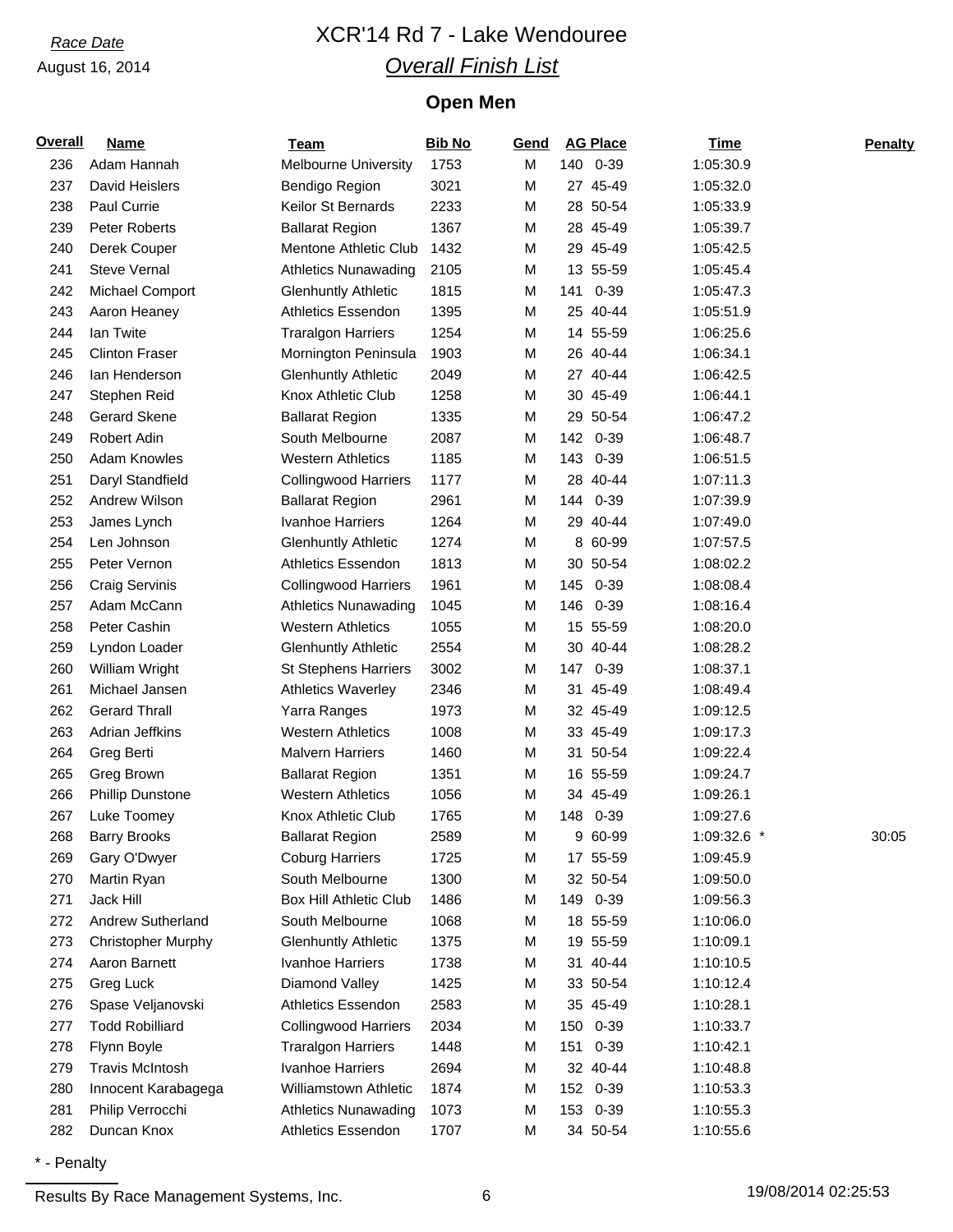# *Race Date* XCR'14 Rd 7 - Lake Wendouree *Overall Finish List*

## **Open Men**

| <b>Overall</b> | <b>Name</b>               | <b>Team</b>                   | <b>Bib No</b> | Gend | <b>AG Place</b> |          | <b>Time</b>   | <b>Penalty</b> |
|----------------|---------------------------|-------------------------------|---------------|------|-----------------|----------|---------------|----------------|
| 283            | John Gray                 | <b>Williamstown Athletic</b>  | 1866          | M    | 35 50-54        |          | 1:11:32.4     |                |
| 284            | Kenneth Duxbury           | <b>Collingwood Harriers</b>   | 1966          | М    | 10 60-99        |          | 1:11:45.4     |                |
| 285            | Graeme Lay                | Mentone Athletic Club         | 2204          | М    | 36 45-49        |          | 1:12:16.1     |                |
| 286            | <b>Craig Couper</b>       | <b>Athletics Waverley</b>     | 1777          | М    | 36 50-54        |          | 1:12:28.9     |                |
| 287            | James Christensen         | St Stephens Harriers          | 3093          | М    | 37 50-54        |          | 1:12:30.4     |                |
| 288            | <b>Andrew Tunne</b>       | <b>Box Hill Athletic Club</b> | 2365          | М    | 20 55-59        |          | 1:12:31.5     |                |
| 289            | Michael Meaney            | <b>Coburg Harriers</b>        | 1978          | М    | 21 55-59        |          | 1:12:49.8     |                |
| 290            | <b>Tony Dell</b>          | <b>Richmond Harriers</b>      | 1022          | М    | 38 50-54        |          | 1:13:08.4     |                |
| 291            | Sam Osman                 | Knox Athletic Club            | 2148          | M    | 154 0-39        |          | 1:13:12.6     |                |
| 292            | Ben Mudie                 | <b>Western Athletics</b>      | 1126          | M    | 155             | $0 - 39$ | 1:13:19.5     |                |
| 293            | David Laven               | Yarra Ranges                  | 1312          | М    | 37 45-49        |          | 1:13:21.4     |                |
| 294            | Sam Defanis               | Victorian Masters             | 1298          | М    | 11 60-99        |          | 1:13:26.6     |                |
| 295            | Liam Dell                 | <b>Richmond Harriers</b>      | 1021          | M    | 156             | $0 - 39$ | 1:13:42.8     |                |
| 296            | <b>Humphrey Enter</b>     | <b>Glenhuntly Athletic</b>    | 2214          | М    | 22 55-59        |          | 1:14:04.5     |                |
| 297            | <b>Brett Jenkins</b>      | Mentone Athletic Club         | 2463          | М    | 157             | $0 - 39$ | 1:14:17.8     |                |
| 298            | Chris Brown               | Oakleigh Athletic Club        | 1188          | М    | 23 55-59        |          | 1:14:32.4     |                |
| 299            | <b>Philip Crowther</b>    | Knox Athletic Club            | 2040          | М    | 24 55-59        |          | 1:15:07.3     |                |
| 300            | Robert Ryan               | Casey Cardinia                | 1201          | М    | 33 40-44        |          | 1:15:58.7 *   | 30:05          |
| 301            | Peter Casey               | South Melbourne               | 1491          | М    | 38 45-49        |          | 1:17:19.2     |                |
| 302            | <b>Stuart Macaulay</b>    | <b>Western Athletics</b>      | 1186          | М    | 39 45-49        |          | 1:17:32.7 *   | 30:05          |
| 303            | <b>Todd Houghton</b>      | <b>Traralgon Harriers</b>     | 1251          | М    | 34 40-44        |          | 1:17:40.2     |                |
| 304            | Gregory Payne             | South Melbourne               | 1352          | М    | 12 60-99        |          | 1:18:09.0     |                |
| 305            | <b>Mark Bartholomeusz</b> | <b>Malvern Harriers</b>       | 2038          | М    | 39 50-54        |          | 1:18:27.4     |                |
| 306            | <b>Stuart Nicol</b>       | South Melbourne               | 1117          | М    | 13 60-99        |          | 1:19:51.1     |                |
| 307            | Stephen Plumb             | <b>South Coast Athletics</b>  | 1208          | М    | 40 50-54        |          | 1:20:23.0 *   | 30:05          |
| 308            | <b>Eddie Smith</b>        | <b>Athletics Nunawading</b>   | 2108          | М    | 41 50-54        |          | 1:21:25.1     |                |
| 309            | John David                | Ivanhoe Harriers              | 1076          | М    | 25 55-59        |          | 1:21:41.5     |                |
| 310            | Navid Rashid              | Knox Athletic Club            | 3153          | М    | 35 40-44        |          | 1:22:09.5     |                |
| 311            | Kevin Solomon             | <b>Richmond Harriers</b>      | 1099          | M    | 14 60-99        |          | 1:22:59.7 *   | 30:05          |
| 312            | lan Upton                 | Keilor St Bernards            | 2415          | М    | 15 60-99        |          | 1:24:00.5 *   | 30:05          |
| 313            | <b>Austen Mates</b>       | <b>Richmond Harriers</b>      | 1083          | М    | 158             | 0-39     | 1:24:21.8     |                |
| 314            | Peter Risk                | <b>Richmond Harriers</b>      | 1203          | М    | 26 55-59        |          | 1:24:36.2     |                |
| 315            | <b>Robert Barnes</b>      | <b>Collingwood Harriers</b>   | 1946          | М    | 16 60-99        |          | 1:24:44.6 *   | 30:05          |
| 316            | <b>Andrew Matthews</b>    | Keilor St Bernards            | 1531          | М    | 40 45-49        |          | 1:28:13.6 *   | 30:05          |
| 317            | Matthew Goodger           | <b>Athletics Essendon</b>     | 2190          | М    | 159 0-39        |          | 1:28:50.2 *   | 30:05          |
| 318            | <b>Robert Bicket</b>      | <b>Traralgon Harriers</b>     | 1447          | М    | 27 55-59        |          | 1:29:04.7 *   | 30:05          |
| 319            | Dennis Lazar              | Diamond Valley                | 1938          | М    | 28 55-59        |          | 1:31:39.2     |                |
| 320            | Francis Kaszmarek         | <b>Malvern Harriers</b>       | 2480          | М    | 41 45-49        |          | 1:36:04.2 *   | 30:05          |
| 321            | Kevin Esmore              | <b>Glenhuntly Athletic</b>    | 1171          | М    | 17 60-99        |          | 1:40:34.0 *   | 30:05          |
| 322            | lan Poulton               | Oakleigh Athletic Club        | 1268          | М    | 42 50-54        |          | $1:54:11.7$ * | 30:05          |
| 323            | Pete Battrick             | Oakleigh Athletic Club        | 2009          | М    | 18 60-99        |          | 2:09:20.9 *   | 30:05          |
| 324            | John Zeleznikow           | <b>Glenhuntly Athletic</b>    | 1501          | М    | 19 60-99        |          | 2:20:45.5     |                |

Results By Race Management Systems, Inc. 27 19/08/2014 02:25:53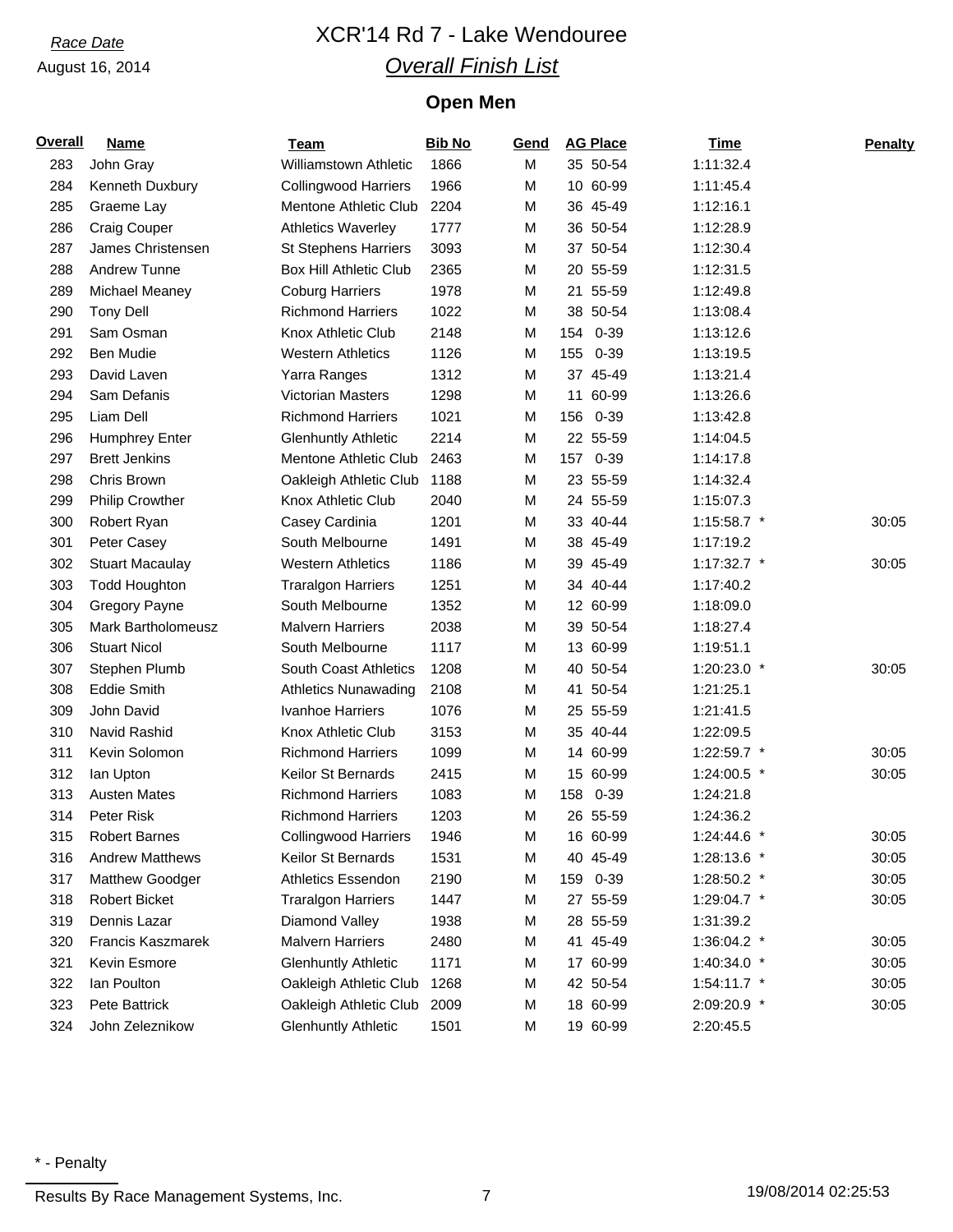# *Race Date* XCR'14 Rd 7 - Lake Wendouree *Overall Finish List*

## **Open Women**

| <b>Overall</b> | <b>Name</b>             | <b>Team</b>                   | <b>Bib No</b> | Gend | <b>AG Place</b> | Time      | <b>Penalty</b> |
|----------------|-------------------------|-------------------------------|---------------|------|-----------------|-----------|----------------|
| 1              | Sinead Diver            | South Melbourne               | 1398          | F    | 1 0-39          | 53:12.3   |                |
| 2              | Karinna Fyfe            | <b>Glenhuntly Athletic</b>    | 1287          | F    | $20-39$         | 54:30.2   |                |
| 3              | Ellie O'Kane            | Geelong Region                | 1152          | F    | $0 - 39$<br>3   | 54:32.6   |                |
| 4              | Amelia Aslanides        | <b>Glenhuntly Athletic</b>    | 1629          | F    | $0 - 39$<br>4   | 55:35.4   |                |
| 5              | Virginia Moloney        | <b>Collingwood Harriers</b>   | 1970          | F    | 5<br>$0 - 39$   | 55:37.8   |                |
| 6              | Bev Thomas              | <b>Collingwood Harriers</b>   | 452           | F    | 1 40-44         | 55:40.8   |                |
| 7              | Rebecca Rosel           | <b>Box Hill Athletic Club</b> | 2930          | F    | $0 - 39$<br>6   | 55:56.4   |                |
| 8              | Deborah Niccol          | South Melbourne               | 2567          | F    | $0 - 39$<br>7   | 56:11.1   |                |
| 9              | Julia Edwards           | <b>Glenhuntly Athletic</b>    | 2569          | F    | $0 - 39$<br>8   | 56:33.2   |                |
| 10             | <b>Briony Shaw</b>      | <b>Richmond Harriers</b>      | 3130          | F    | $0 - 39$<br>9   | 56:39.0   |                |
| 11             | Cassie Higham           | <b>Glenhuntly Athletic</b>    | 1139          | F    | $0 - 39$<br>10  | 56:42.5   |                |
| 12             | Bronwyn Humphrys        | South Melbourne               | 41            | F    | $0 - 39$<br>11  | 58:11.9   |                |
| 13             | Angela Williams         | <b>Ballarat Region</b>        | 302           | F    | 2 40-44         | 58:34.5   |                |
| 14             | <b>Stacey Bulger</b>    | <b>Glenhuntly Athletic</b>    | 1385          | F    | 12 0-39         | 58:59.7   |                |
| 15             | Brianna Bunworth        | <b>Western Athletics</b>      | 1182          | F    | 13 0-39         | 59:14.4   |                |
| 16             | Sharon Pedersen         | Geelong Region                | 471           | F    | 3 40-44         | 59:38.4   |                |
| 17             | <b>Kirstin Bull</b>     | South Melbourne               | 1516          | F    | 14 0-39         | 59:49.3   |                |
| 18             | Julie Norney            | <b>Box Hill Athletic Club</b> | 460           | F    | 1 45-49         | 1:00:30.2 |                |
| 19             | Michelle Jelleff        | <b>Malvern Harriers</b>       | 1583          | F    | 2 45-49         | 1:00:40.9 |                |
| 20             | Maddie Lawson           | <b>Richmond Harriers</b>      | 2533          | F    | $0 - 39$<br>15  | 1:00:57.6 |                |
| 21             | Kirsten Jackson         | <b>Athletics Waverley</b>     | 463           | F    | 4 40-44         | 1:01:11.6 |                |
| 22             | <b>Rachel Gibney</b>    | <b>Ballarat Region</b>        | 2784          | F    | 5 40-44         | 1:01:16.8 |                |
| 23             | Alana Plymin            | South Melbourne               | 1662          | F    | 16 0-39         | 1:01:27.0 |                |
| 24             | Sarah Lund              | <b>Glenhuntly Athletic</b>    | 1694          | F    | 17<br>$0 - 39$  | 1:01:29.1 |                |
| 25             | <b>Bridget Corcoran</b> | Invitational                  | 8007          | F    | 18<br>$0 - 39$  | 1:01:47.0 |                |
| 26             | Ellen Schaef            | <b>Melbourne University</b>   | 1612          | F    | $0 - 39$<br>19  | 1:01:47.5 |                |
| 27             | Emma Brown              | <b>Keilor St Bernards</b>     | 2487          | F    | $0 - 39$<br>20  | 1:01:52.2 |                |
| 28             | Claire Johnson          | Mentone Athletic Club         | 1408          | F    | $0 - 39$<br>21  | 1:02:02.7 |                |
| 29             | Angela Burke            | <b>Williamstown Athletic</b>  | 1280          | F    | $0 - 39$<br>22  | 1:02:08.0 |                |
| 30             | Maryann Murray          | Diamond Valley                | 1742          | F    | 6 40-44         | 1:02:16.0 |                |
| 31             | Sandra Prosenica        | <b>Athletics Essendon</b>     | 2236          | F    | 3 45-49         | 1:02:24.6 |                |
| 32             | Amanda Harper           | <b>Box Hill Athletic Club</b> | 1228          | F    | 4 45-49         | 1:02:35.7 |                |
| 33             | Carmel Taylor           | <b>Coburg Harriers</b>        | 1700          | F    | 7 40-44         | 1:02:47.0 |                |
| 34             | Claire Walpole          | Doncaster Athletic            | 1481          | F    | 23 0-39         | 1:03:07.1 |                |
| 35             | <b>Bronwen Cardy</b>    | <b>Victorian Masters</b>      | 3010          | F    | 55-99<br>1      | 1:03:09.0 |                |
| 36             | Jaimie Vernon           | <b>Athletics Essendon</b>     | 1812          | F    | $0 - 39$<br>24  | 1:03:15.2 |                |
| 37             | Hayley Tomlinson        | <b>Box Hill Athletic Club</b> | 2364          | F    | $0 - 39$<br>25  | 1:03:18.9 |                |
| 38             | Jessica Campbell        | Diamond Valley                | 1911          | F    | 26 0-39         | 1:03:22.8 |                |
| 39             | Georgie Buckley         | <b>Doncaster Athletic</b>     | 1382          | F    | 27 0-39         | 1:03:42.8 |                |
| 40             | Niamh O'Reilly          | <b>Athletics Waverley</b>     | 2347          | F    | 8 40-44         | 1:03:42.9 |                |
| 41             | Michelle Hawkes         | <b>Ballarat Region</b>        | 2090          | F    | 28 0-39         | 1:03:45.8 |                |
| 42             | Anne Martin             | Invitational                  | 8016          | F    | 5 45-49         | 1:03:50.2 |                |
| 43             | Carolyn Huell           | <b>Western Athletics</b>      | 1225          | F    | 6 45-49         | 1:03:50.7 |                |
| 44             | Hanna Dickèr            | <b>Box Hill Athletic Club</b> | 3171          | F    | $0 - 39$<br>29  | 1:03:54.3 |                |
| 45             | Renee Fuller            | Geelong Region                | 1730          | F    | $0 - 39$<br>30  | 1:03:57.5 |                |
| 46             | Laura Eades             | <b>Glenhuntly Athletic</b>    | 1576          | F    | 31 0-39         | 1:03:59.3 |                |
| 47             | Pia Hunter              | <b>Box Hill Athletic Club</b> | 1545          | F    | 7 45-49         | 1:04:02.9 |                |

\* - Penalty

Results By Race Management Systems, Inc. 28 19/08/2014 02:25:54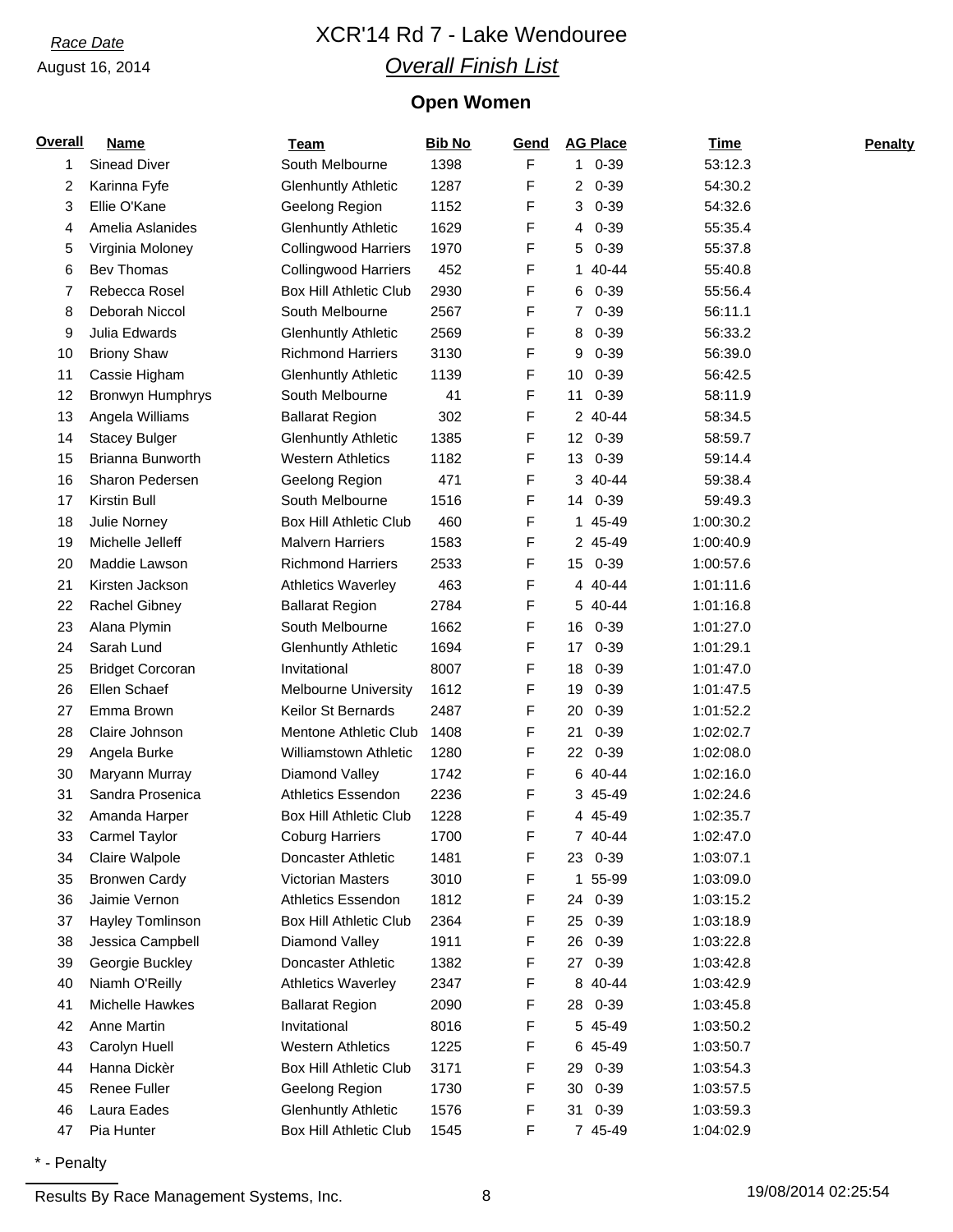# *Race Date* XCR'14 Rd 7 - Lake Wendouree *Overall Finish List*

## **Open Women**

| <b>Overall</b> | <b>Name</b>             | <b>Team</b>                 | <b>Bib No</b> | Gend | <b>AG Place</b> | Time      | <b>Penalty</b> |
|----------------|-------------------------|-----------------------------|---------------|------|-----------------|-----------|----------------|
| 48             | Louise Marsden          | South Melbourne             | 2524          | F    | 9 40-44         | 1:04:13.4 |                |
| 49             | Jane White              | Geelong Region              | 2221          | F    | $0 - 39$<br>32  | 1:04:18.4 |                |
| 50             | Rebecca Rogers          | Mornington Peninsula        | 2176          | F    | $0 - 39$<br>33  | 1:04:34.6 |                |
| 51             | Nicki Macfarlane        | <b>Malvern Harriers</b>     | 1584          | F    | 8 45-49         | 1:04:57.0 |                |
| 52             | Helena Cairney          | South Melbourne             | 1167          | F    | 34<br>$0 - 39$  | 1:04:58.7 |                |
| 53             | <b>Clare Miller</b>     | South Melbourne             | 1670          | F    | $0 - 39$<br>35  | 1:04:59.5 |                |
| 54             | Virginia Bennett        | <b>APS United</b>           | 1642          | F    | 36<br>$0 - 39$  | 1:05:00.9 |                |
| 55             | Gabrielle Wilson        | South Melbourne             | 1518          | F    | $0 - 39$<br>37  | 1:05:12.6 |                |
| 56             | Sophie Brennan          | Mornington Peninsula        | 1030          | F    | 38<br>$0 - 39$  | 1:05:24.5 |                |
| 57             | Sandy Beach             | Invitational                | 8004          | F    | 50-54<br>1.     | 1:05:25.8 |                |
| 58             | Sarah Lewis             | South Coast Athletics       | 1087          | F    | 0-39<br>39      | 1:05:34.7 |                |
| 59             | <b>Heather Gaunt</b>    | <b>Collingwood Harriers</b> | 1293          | F    | 9 45-49         | 1:05:40.6 |                |
| 60             | Margaret Fitzgerald     | <b>APS United</b>           | 485           | F    | 2 50-54         | 1:06:03.7 |                |
| 61             | Kate Downward           | Doncaster Athletic          | 1542          | F    | 40 0-39         | 1:06:21.9 |                |
| 62             | Kuniko Bowden           | Mentone Athletic Club       | 1575          | F    | 10 45-49        | 1:06:29.8 |                |
| 63             | Genevieve Blanch        | <b>Melbourne University</b> | 2086          | F    | $0 - 39$<br>41  | 1:06:58.1 |                |
| 64             | Kym Osmand              | Oakleigh Athletic Club      | 1189          | F    | 42<br>$0 - 39$  | 1:07:00.9 |                |
| 65             | Kerryn Flatt            | Diamond Valley              | 1763          | F    | 11 45-49        | 1:07:07.5 |                |
| 66             | Amy Holmes              | <b>Collingwood Harriers</b> | 2033          | F    | $0 - 39$<br>43  | 1:07:14.7 |                |
| 67             | Amanda Laven            | Yarra Ranges                | 1311          | F    | 10 40-44        | 1:07:19.7 |                |
| 68             | <b>Summer Merrie</b>    | <b>Collingwood Harriers</b> | 2305          | F    | $0 - 39$<br>44  | 1:07:26.3 |                |
| 69             | <b>Whitney Sharpe</b>   | <b>St Stephens Harriers</b> | 1655          | F    | 45 0-39         | 1:07:40.3 |                |
| 70             | Sue Clark               | Mornington Peninsula        | 496           | F    | 3 50-54         | 1:07:52.3 |                |
| 71             | Julie Manning           | <b>APS United</b>           | 2323          | F    | 46<br>$0 - 39$  | 1:07:52.8 |                |
| 72             | Alice Enter             | <b>Glenhuntly Athletic</b>  | 2213          | F    | 47<br>$0 - 39$  | 1:08:19.5 |                |
| 73             | Sally Naylor            | <b>St Stephens Harriers</b> | 1571          | F    | 48<br>$0 - 39$  | 1:08:41.3 |                |
| 74             | Eilidh Grigg            | <b>Malvern Harriers</b>     | 1331          | F    | 49<br>$0 - 39$  | 1:08:44.1 |                |
| 75             | <b>Tracie Dekleva</b>   | <b>Ballarat Region</b>      | 2401          | F    | 40-44<br>11     | 1:08:53.5 |                |
| 76             | Sarah Campbell          | South Melbourne             | 1727          | F    | $0 - 39$<br>50  | 1:08:54.5 |                |
| 77             | <b>Rachel Painter</b>   | <b>Melbourne University</b> | 2712          | F    | $0 - 39$<br>51  | 1:08:57.1 |                |
| 78             | <b>Alice Carter</b>     | <b>St Stephens Harriers</b> | 1651          | F    | $0 - 39$<br>52  | 1:08:58.5 |                |
| 79             | Sharon Rankin           | <b>Western Athletics</b>    | 2002          | F    | 12 40-44        | 1:09:01.1 |                |
| 80             | Anna Petrakos           | Mentone Athletic Club       | 1666          | F    | 53 0-39         | 1:09:02.8 |                |
| 81             | Angeline Tahche         | <b>Melbourne University</b> | 3033          | F    | 13 40-44        | 1:09:13.5 |                |
| 82             | <b>Caroline Cleary</b>  | South Melbourne             | 1386          | F    | 14 40-44        | 1:09:15.5 |                |
| 83             | Martine Botha           | <b>Melbourne University</b> | 1220          | F    | 54 0-39         | 1:09:24.5 |                |
| 84             | Lavinia Petrie          | Ringwood Athletic           | 333           | F    | 2 55-99         | 1:09:37.3 |                |
| 85             | Susan Huggett           | Invitational                | 8013          | F    | 12 45-49        | 1:10:02.8 |                |
| 86             | Francesca Cradduck      | South Melbourne             | 1342          | F    | 55 0-39         | 1:10:03.1 |                |
| 87             | Katharine Scarlett      | <b>Melbourne University</b> | 1605          | F    | 56 0-39         | 1:10:10.0 |                |
| 88             | Anne Lord               | Ringwood Athletic           | 1769          | F    | 4 50-54         | 1:10:20.9 |                |
| 89             | Sarah Leeming           | Diamond Valley              | 2280          | F    | 57 0-39         | 1:10:24.1 |                |
| 90             | <b>Heather Whitaker</b> | Mentone Athletic Club       | 1410          | F    | $0 - 39$<br>58  | 1:10:25.4 |                |
| 91             | Lisa Dommisse           | <b>Malvern Harriers</b>     | 2303          | F    | $0 - 39$<br>59  | 1:10:26.5 |                |
| 92             | Isidora Stefanovic      | <b>Melbourne University</b> | 2202          | F    | 60 0-39         | 1:10:31.6 |                |
| 93             | Rosa Law                | South Melbourne             | 2494          | F    | 13 45-49        | 1:11:03.8 |                |
| 94             | Monica Ireland          | Keilor St Bernards          | 1355          | F    | 61 0-39         | 1:11:14.2 |                |
|                |                         |                             |               |      |                 |           |                |

\* - Penalty

Results By Race Management Systems, Inc. 2012 19/08/2014 19/08/2014 19/08/2014 19/08/2014 19:25:54